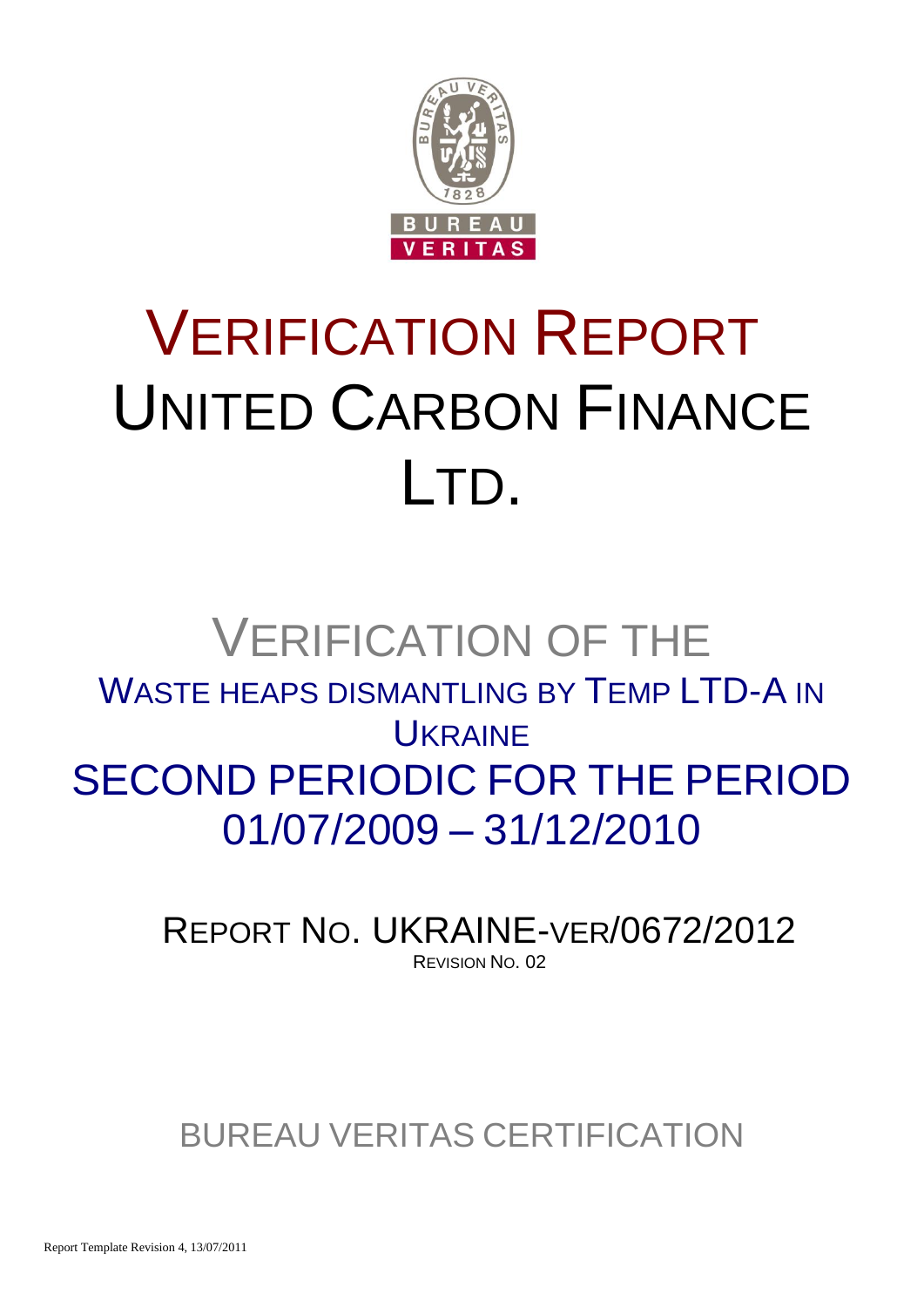

#### VERIFICATION REPORT

| Date of first issue:<br>07/08/2012                                                                                                                                                                                                                                                                                                                                                                                                                                                                                                                                                                                                                                                      | Organizational unit:<br><b>Bureau Veritas Certification</b><br><b>Holding SAS</b> |                                             |
|-----------------------------------------------------------------------------------------------------------------------------------------------------------------------------------------------------------------------------------------------------------------------------------------------------------------------------------------------------------------------------------------------------------------------------------------------------------------------------------------------------------------------------------------------------------------------------------------------------------------------------------------------------------------------------------------|-----------------------------------------------------------------------------------|---------------------------------------------|
| Client:<br>United Carbon Finance Ltd.                                                                                                                                                                                                                                                                                                                                                                                                                                                                                                                                                                                                                                                   | Client ref.:<br><b>Tahir Musayev</b>                                              |                                             |
| Summary:<br>Bureau Veritas Certification has made the second periodic verification of the "Waste heaps dismantling by<br>Temp LTD-A in Ukraine" project of «Temp LTD-A» LLC located in Sverdlovsk, Luhansk region, Ukraine, and<br>applying JI specific approach, on the basis of UNFCCC criteria for the JI, as well as criteria given to provide for<br>consistent project operations, monitoring and reporting. UNFCCC criteria refer to Article 6 of the Kyoto<br>Protocol, the JI rules and modalities and the subsequent decisions by the JI Supervisory Committee, as well as<br>the host country criteria.                                                                      |                                                                                   |                                             |
| The verification scope is defined as a periodic independent review and ex post determination by the Accredited<br>Entity of the monitored reductions in GHG emissions during defined verification period, and consisted of the<br>following three phases: i) desk review of the monitoring report against project design and the baseline and<br>monitoring plan; ii) follow-up interviews with project stakeholders; iii) resolution of outstanding issues and the<br>issuance of the final verification report and opinion. The overall verification, from Contract Review to<br>Verification Report & Opinion, was conducted using Bureau Veritas Certification internal procedures. |                                                                                   |                                             |
| The first output of the verification process is a list of Clarification, Corrective Actions Requests, Forward<br>Actions Requests (CR, CAR and FAR), presented in Appendix A.                                                                                                                                                                                                                                                                                                                                                                                                                                                                                                           |                                                                                   |                                             |
| In summary, Bureau Veritas Certification confirms that the project is implemented as planned and described in<br>approved project design documents. Installed equipment being essential for generating emission reduction<br>runs reliably and is calibrated appropriately. The monitoring system is in place and the project is generating<br>GHG emission reductions. The GHG emission reduction is calculated accurately and without material errors,<br>omissions, or misstatements, and the ERUs issued totalize 2904172 tonnes of CO2 equivalent for the<br>monitoring period from 01/07/2009 to 31/12/2010.                                                                      |                                                                                   |                                             |
| Our opinion relates to the project's GHG emissions and resulting GHG emission reductions reported and<br>related to the approved project baseline and monitoring, and its associated documents.                                                                                                                                                                                                                                                                                                                                                                                                                                                                                         |                                                                                   |                                             |
| Report No.:<br>Subject Group:<br>UKRAINE-ver/0672/2012<br>JI                                                                                                                                                                                                                                                                                                                                                                                                                                                                                                                                                                                                                            |                                                                                   |                                             |
| Project title:<br>"Waste heaps dismantling by Temp LTD-A in<br>Ukraine"                                                                                                                                                                                                                                                                                                                                                                                                                                                                                                                                                                                                                 |                                                                                   |                                             |
| Work carried out by:<br>Kateryna Zinevych - Team Leader, Lead Verifier<br>Sergiy Kustovskyy - Team Member, Verifier<br>Vladimir Lukin - Team member, Technical specialist                                                                                                                                                                                                                                                                                                                                                                                                                                                                                                               |                                                                                   |                                             |
| Work reviewed by:<br>Ivan Sokolov - Internal Technical Reviewer<br>Alexey Kulakov - Technical Specialist-<br>Work approved by:<br>Ivan Sokolov - Climate Change Operational<br>Manager                                                                                                                                                                                                                                                                                                                                                                                                                                                                                                  | Client or responsible organizational unit<br>cation<br>Limited distribution       | No distribution without permission from the |
| Date of this revision:<br>Rev. No.:<br>Number of pages;<br>29<br>02<br>07/09/2012                                                                                                                                                                                                                                                                                                                                                                                                                                                                                                                                                                                                       | Unrestricted distribution                                                         |                                             |

1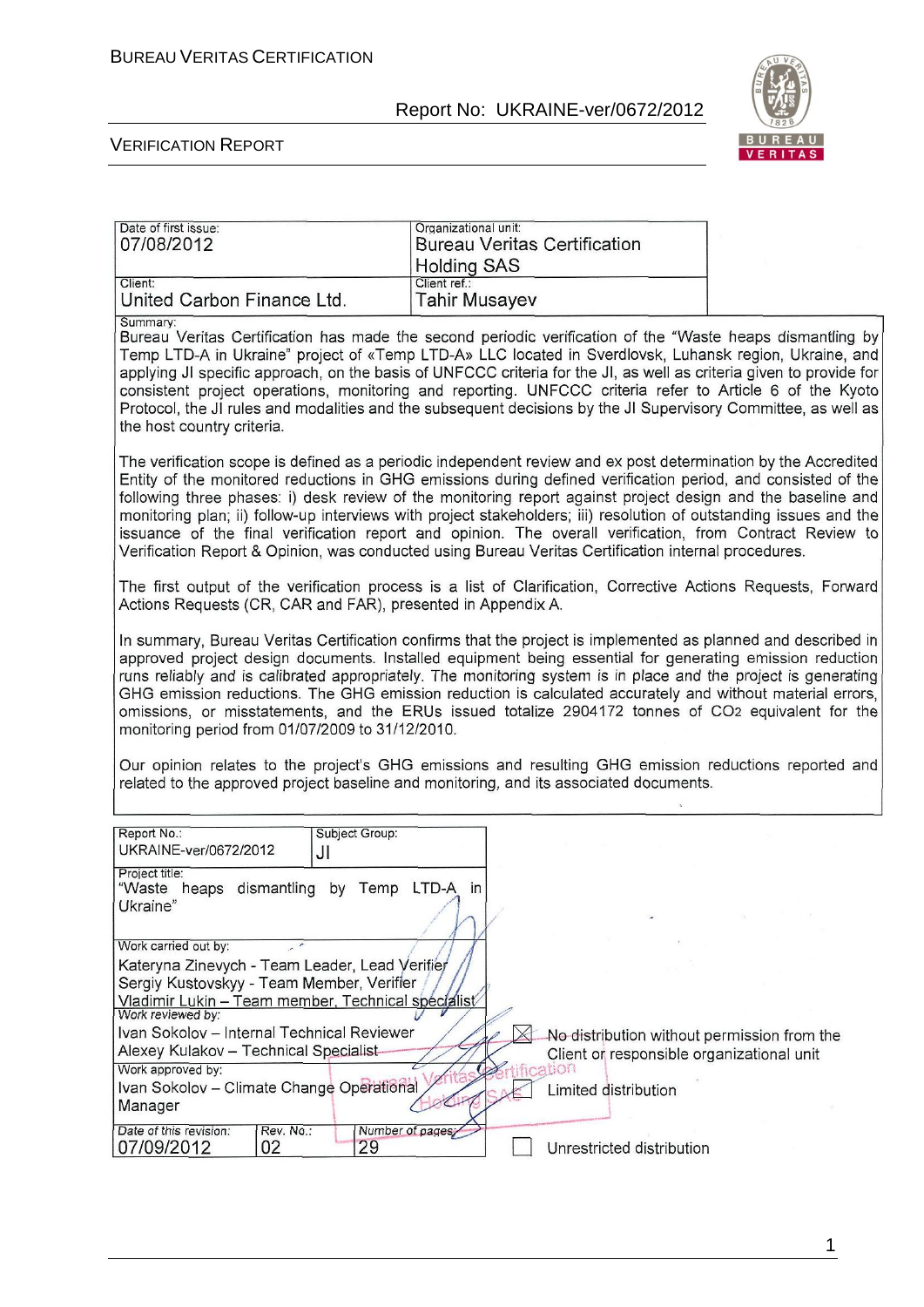VERIFICATION REPORT

| $\overline{1}$ |                                                                                |                |
|----------------|--------------------------------------------------------------------------------|----------------|
| 1.1            | Objective                                                                      | 3              |
| 1.2            | Scope                                                                          | 3              |
| 1.3            | <b>Verification Team</b>                                                       | 3              |
| $\overline{2}$ |                                                                                | $\overline{4}$ |
| 2.1            | <b>Review of Documents</b>                                                     | $\overline{4}$ |
| 2.2            | Follow-up Interviews                                                           | $\overline{4}$ |
| 2.3            | Resolution of Clarification, Corrective and Forward Action Requests            | 5              |
| 3              |                                                                                |                |
| 3.1            | Remaining issues and FARs from previous verifications                          | 6              |
| 3.2            | Project approval by Parties involved (90-91)                                   | 6              |
| 3.3            | Project implementation (92-93)                                                 | 6              |
| 3.4            | Compliance of the monitoring plan with the monitoring methodology<br>$(94-98)$ | $\overline{7}$ |
| 3.5            | Revision of monitoring plan (99-100)                                           | 8              |
| 3.6            | Data management (101)                                                          | 8              |
| 3.7            | Verification regarding programmes of activities (102-110)                      | 8              |
| 4              |                                                                                |                |
| 5              |                                                                                |                |
|                |                                                                                |                |

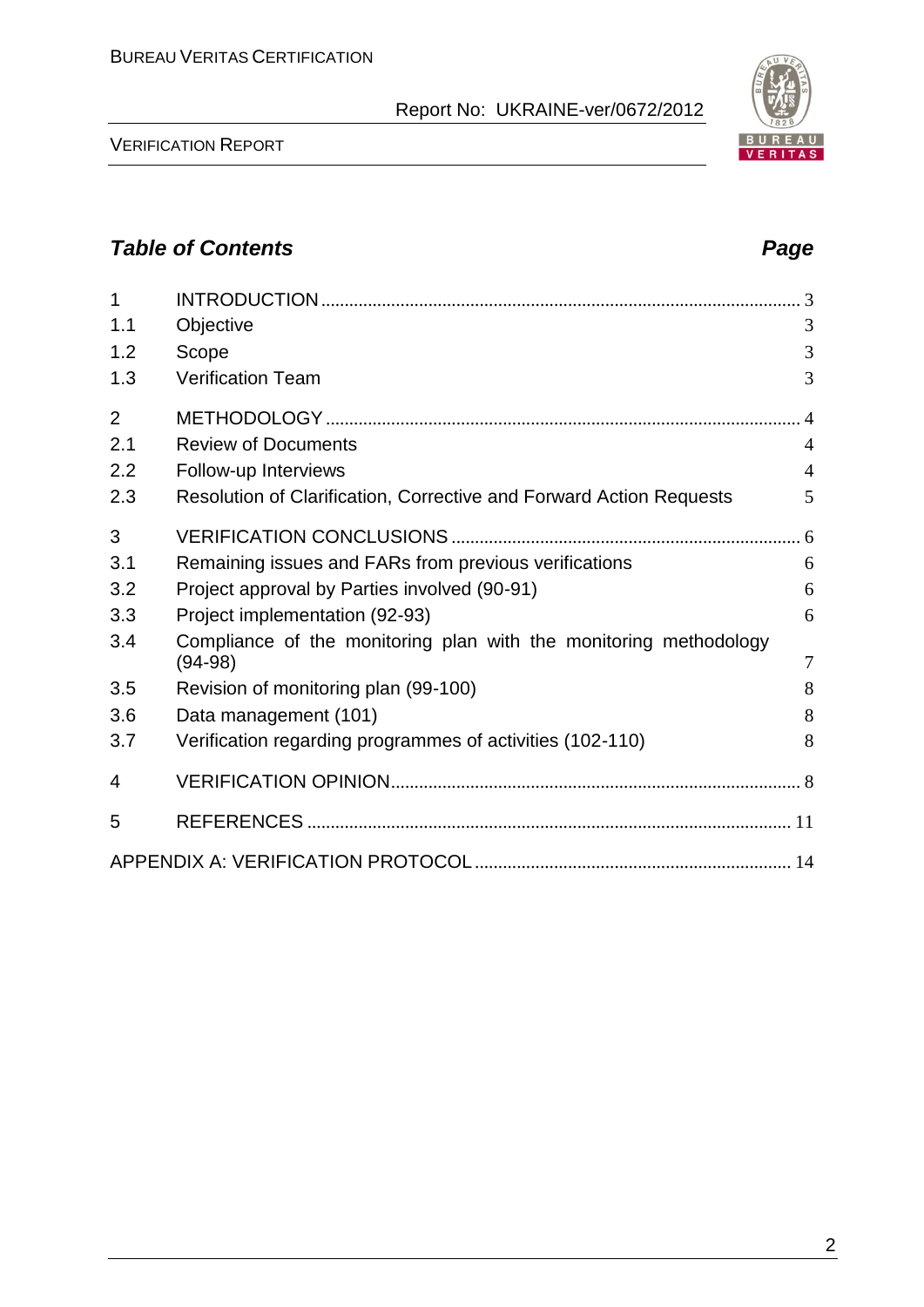

VERIFICATION REPORT

#### **1 INTRODUCTION**

United Carbon Finance Ltd. has commissioned Bureau Veritas Certification to verify the emissions reductions of its JI project "Waste heaps dismantling by Temp LTD-A in Ukraine" (hereafter called "the project") at Sverdlovsk, Luhansk region, Ukraine.

This report summarizes the findings of the verification of the project, performed on the basis of UNFCCC criteria, as well as criteria given to provide for consistent project operations, monitoring and reporting.

#### **1.1 Objective**

Verification is the periodic independent review and ex post determination by the Accredited Independent Entity of the monitored reductions in GHG emissions during defined verification period.

The objective of verification can be divided in Initial Verification and Periodic Verification.

UNFCCC criteria refer to Article 6 of the Kyoto Protocol, the JI rules and modalities and the subsequent decisions by the JI Supervisory Committee, as well as the host country criteria.

#### **1.2 Scope**

The verification scope is defined as an independent and objective review of the project design document, the project's baseline study, monitoring plan and monitoring report, and other relevant documents. The information in these documents is reviewed against Kyoto Protocol requirements, UNFCCC rules and associated interpretations.

The verification is not meant to provide any consulting towards the Client. However, stated requests for clarifications, corrective and/or forward actions may provide input for improvement of the project monitoring towards reductions in the GHG emissions.

#### **1.3 Verification Team**

The verification team consists of the following personnel:

Kateryna Zinevych

Bureau Veritas Certification Team Leader, Climate Change Lead Verifier

Sergiy Kustovskyy

Bureau Veritas Certification Team Member, Climate Change Verifier

Vladimir Lukin Bureau Veritas Certification Technical specialist

This determination report was reviewed by: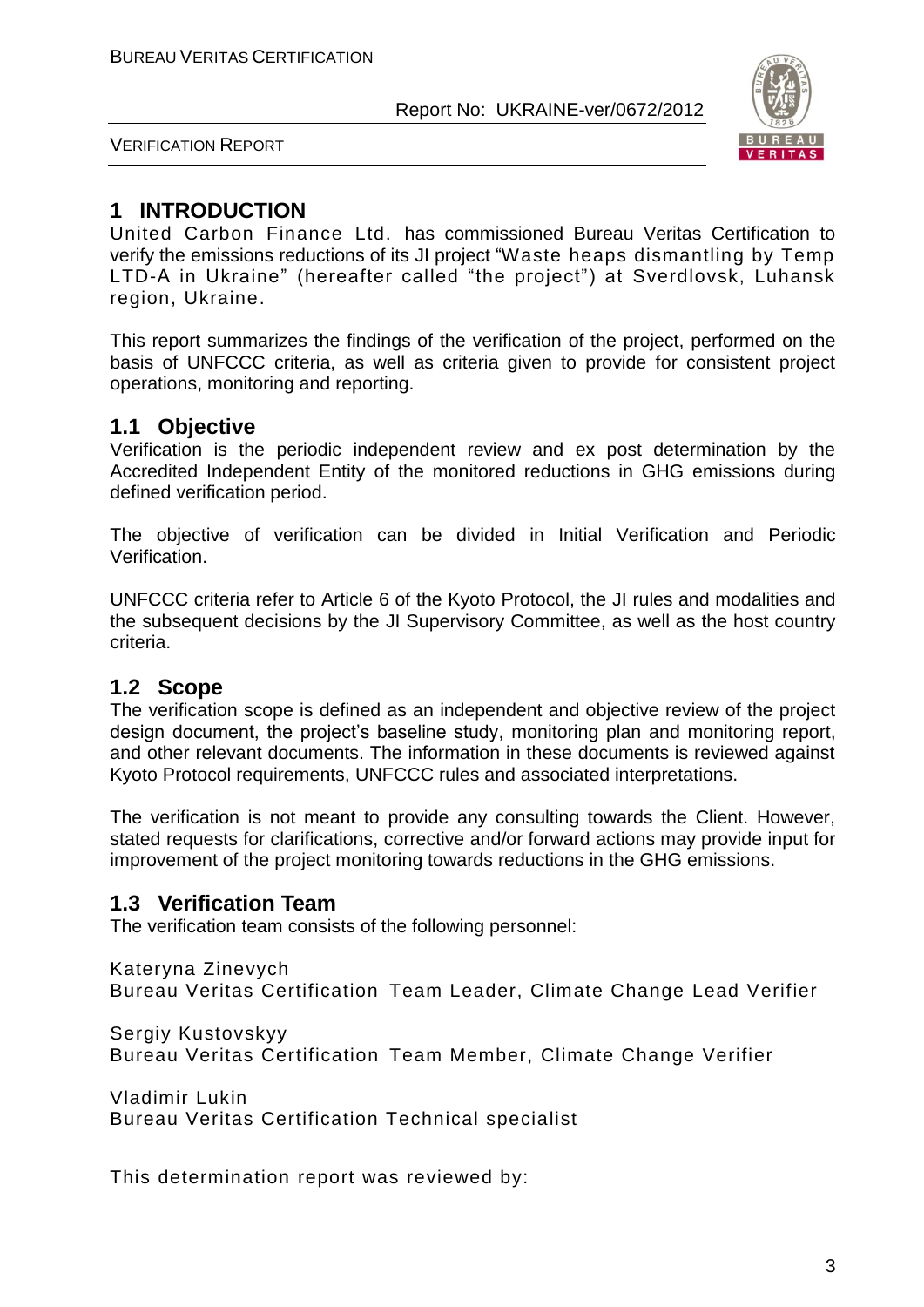

VERIFICATION REPORT

Ivan Sokolov Bureau Veritas Certification Internal Technical Reviewer

Alexey Kulakov Bureau Veritas Certification Technical Specialist

#### **2 METHODOLOGY**

The overall verification, from Contract Review to Verification Report & Opinion, was conducted using Bureau Veritas Certification internal procedures.

In order to ensure transparency, a verification protocol was customized for the project, according to the version 01 of the Joint Implementation Determination and Verification Manual, issued by the Joint Implementation Supervisory Committee at its 19 meeting on 04/12/2009. The protocol shows, in a transparent manner, criteria (requirements), means of verification and the results from verifying the identified criteria. The verification protocol serves the following purposes:

- It organizes, details and clarifies the requirements a JI project is expected to meet;
- It ensures a transparent verification process where the verifier will document how a particular requirement has been verified and the result of the verification.

The completed verification protocol is enclosed in Appendix A to this report.

#### **2.1 Review of Documents**

The Monitoring Report (MR) submitted by United Carbon Finance Ltd. and additional background documents related to the project design and baseline, i.e. country Law, Project Design Document (PDD) and/or Guidance on criteria for baseline setting and monitoring, Host party criteria, Kyoto Protocol, Clarifications on Verification Requirements to be Checked by an Accredited Independent Entity were reviewed.

The verification findings presented in this report relate to the Monitoring Report version(s) 01, 02 and project as described in the determined PDD.

#### **2.2 Follow-up Interviews**

On 06/08/2012 Bureau Veritas Certification performed on-site interviews with project stakeholders to confirm selected information and to resolve issues identified in the document review. Representatives of United Carbon Finance Ltd. and Temp LTD-A were interviewed (see References). The main topics of the interviews are summarized in Table 1.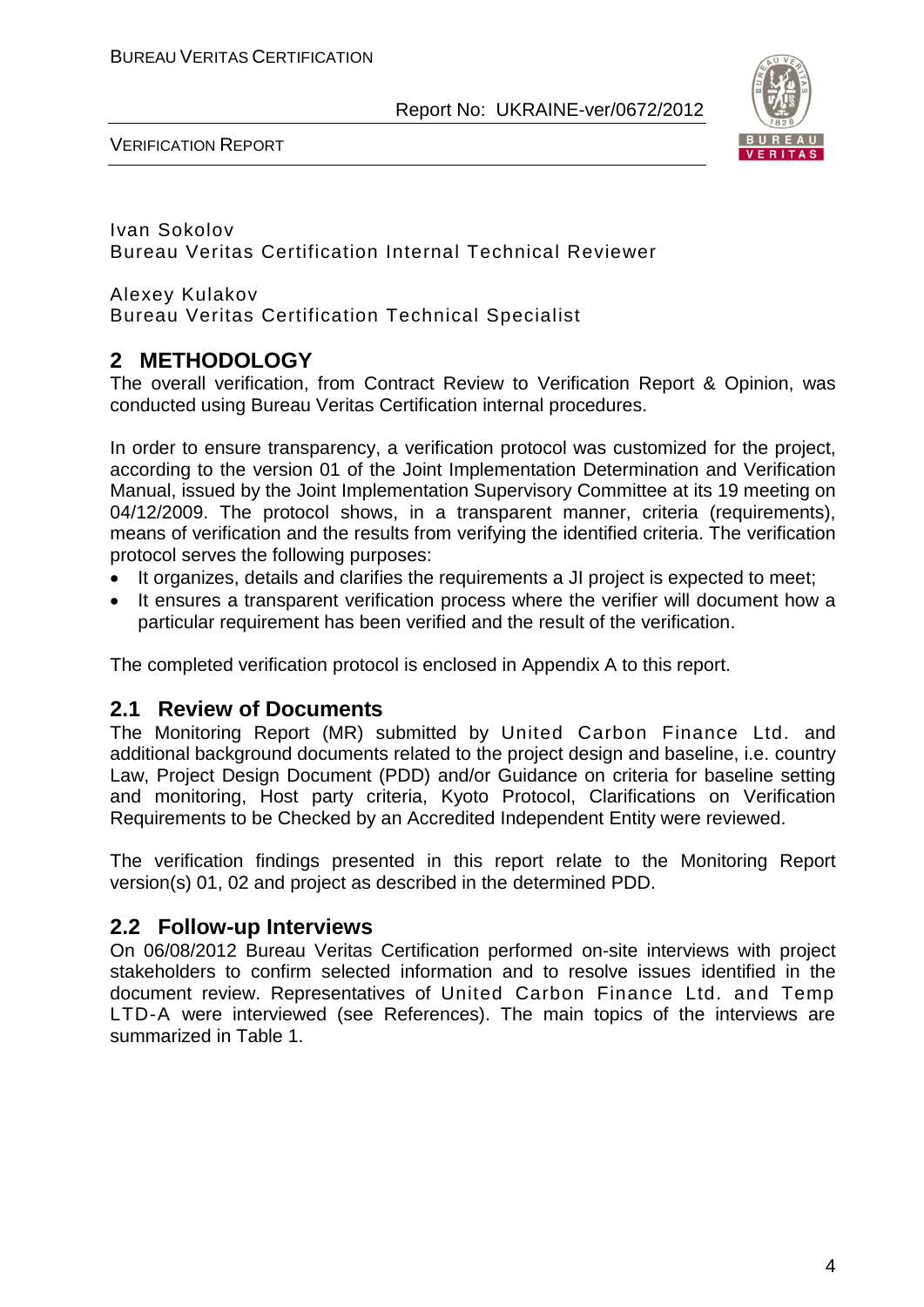

VERIFICATION REPORT

#### **Table 1 Interview topics**

| Interviewed<br>organization | <b>Interview topics</b>                                          |
|-----------------------------|------------------------------------------------------------------|
| Temp LTD-A                  | Organizational structure                                         |
|                             | Responsibilities and authorities                                 |
|                             | Roles and responsibilities for data collection and<br>processing |
|                             | Installation of equipment                                        |
|                             | Data logging, archiving and reporting                            |
|                             | Metering equipment control                                       |
|                             | Metering record keeping system, database                         |
|                             | IT management                                                    |
|                             | Training of personnel                                            |
|                             | Quality management procedures and technology                     |
|                             | Internal audits and check-ups                                    |
| <b>United Carbon</b>        | Baseline methodology                                             |
| Finance Ltd.                | Monitoring plan                                                  |
|                             | Monitoring report                                                |
|                             | <b>Excel spreadsheets</b>                                        |

#### **2.3 Resolution of Clarification, Corrective and Forward Action Requests**

The objective of this phase of the verification is to raise the requests for corrective actions and clarification and any other outstanding issues that needed to be clarified for Bureau Veritas Certification positive conclusion on the GHG emission reduction calculation.

If the Verification Team, in assessing the monitoring report and supporting documents, identifies issues that need to be corrected, clarified or improved with regard to the monitoring requirements, it should raise these issues and inform the project participants of these issues in the form of:

(a) Corrective action request (CAR), requesting the project participants to correct a mistake that is not in accordance with the monitoring plan;

(b) Clarification request (CL), requesting the project participants to provide additional information for the Verification Team to assess compliance with the monitoring plan;

(c) Forward action request (FAR), informing the project participants of an issue, relating to the monitoring that needs to be reviewed during the next verification period.

The Verification Team will make an objective assessment as to whether the actions taken by the project participants, if any, satisfactorily resolve the issues raised, if any, and should conclude its findings of the verification.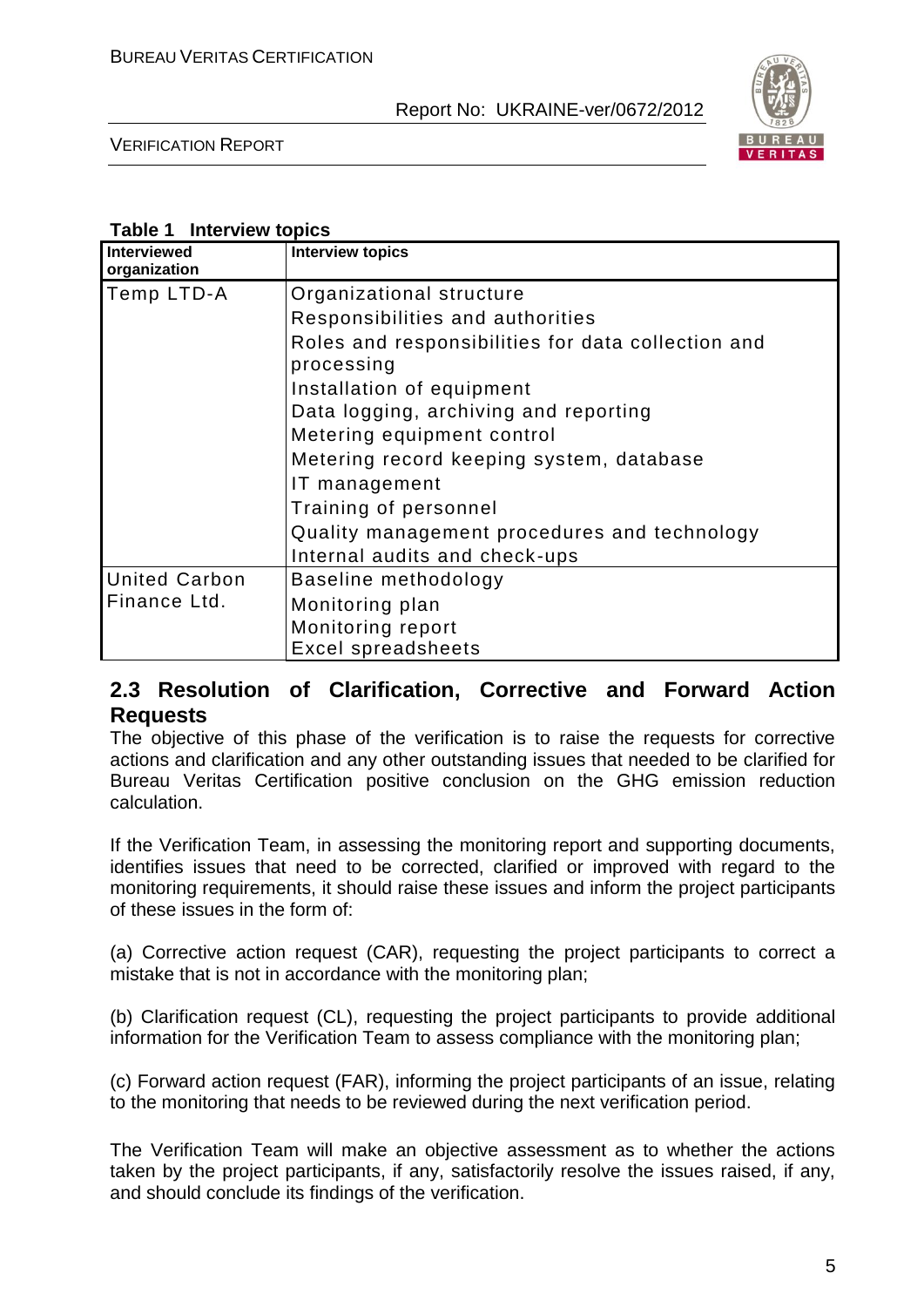

VERIFICATION REPORT

To guarantee the transparency of the verification process, the concerns raised are documented in more detail in the verification protocol in Appendix A.

#### **3 VERIFICATION CONCLUSIONS**

In the following sections, the conclusions of the verification are stated.

The findings from the desk review of the original monitoring documents and the findings from interviews during the follow up visit are described in the Verification Protocol in Appendix A.

The Clarification, Corrective and Forward Action Requests are stated, where applicable, in the following sections and are further documented in the Verification Protocol in Appendix A. The verification of the Project resulted in 10 Corrective Action Requests and 3 Clarification Requests.

The number between brackets at the end of each section corresponds to the DVM paragraph.

#### **3.1 Remaining issues and FARs from previous verifications**

No FARs were raised during previous verification.

#### **3.2 Project approval by Parties involved (90-91)**

Written project approval by the Ukraine #2456/23/7 dated 05/09/2012 has been issued by the State Environmental Investment Agency of Ukraine.

Written project approval by the Netherland Designated Focal Point was received for the proposed project, reference 2011JI47, dated 22/11/2011.

The abovementioned written approvals are unconditional.

The identified areas of concern as to the Project approval by Parties involved, project participants responses and Bureau Veritas Certification's conclusions are described in Appendix A to this report (refer to CAR 01, CAR 02).

#### **3.3 Project implementation (92-93)**

The proposed project is a progressive project that envisages processing and dismantling of the waste heaps, which are located in the Luhansk Region of Ukraine.

The main idea of the project is to process waste heaps originated due to coal extraction from mines. Coal extraction from the mine's waste heap will prevent greenhouse gas emissions into the atmosphere as if in the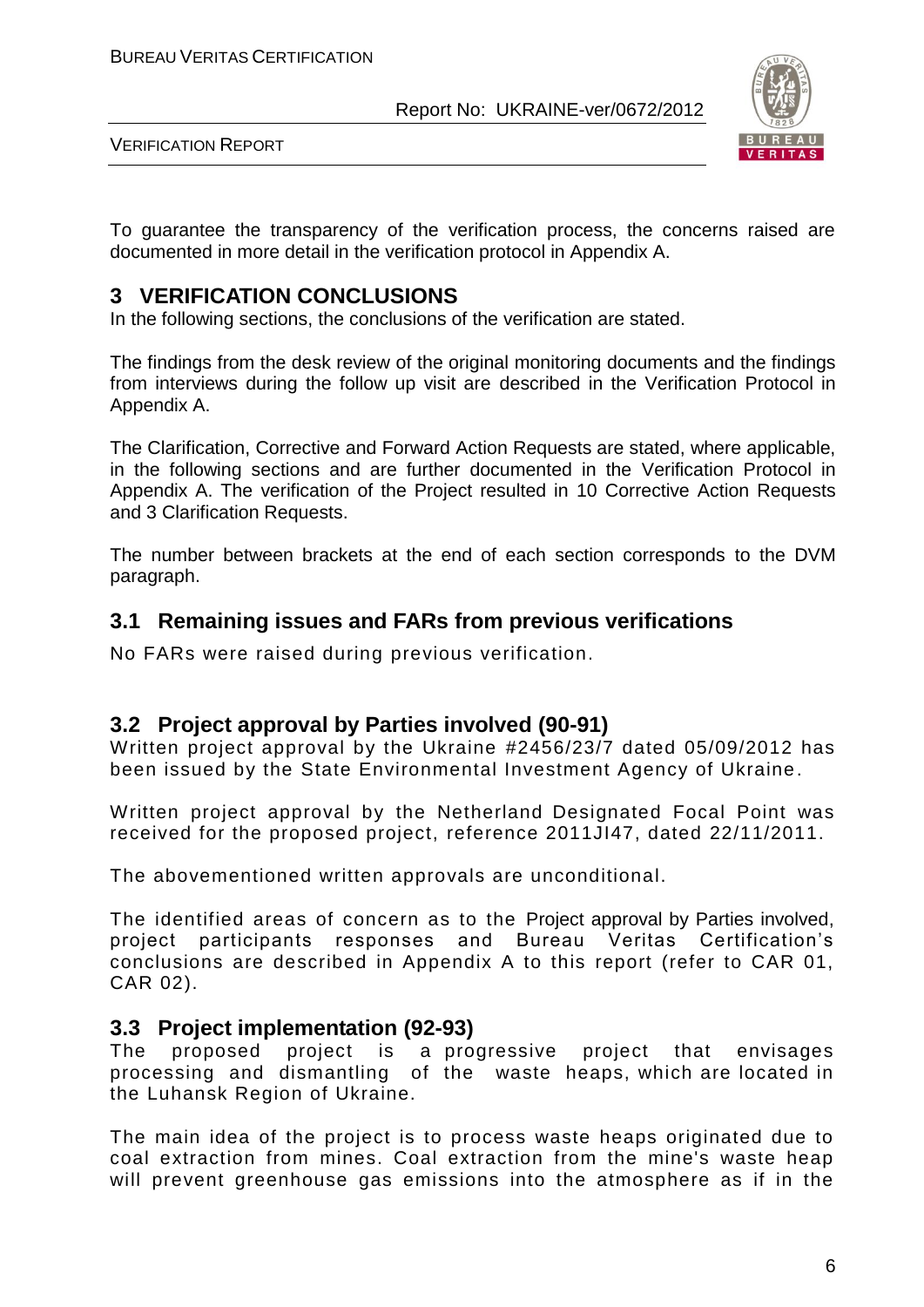

VERIFICATION REPORT

case of spontaneous burning and will produce additional amount of coal instead of its mining. Emission reductions due to the implementation of this project will come from three major sources:

Removing the source of green-house gas emissions from the burning / slow burning waste heap by the extraction of non-combusted coal contained in a waste heap;

Negative leakage through reduced fugitive emissions of methane due to the replacement of coal that would have been mined, by the coal extracted from the heap under the project activity.

Reduce electricity consumption at waste heap dismantling in comparison with energy consumption at coal mine.

The Project is aimed at coal extraction from the mine's waste heaps of the Luhansk Region of Ukraine. These waste heaps have been accumulated some time before the start of the project activity from the mining waste of underground mines. Project activity will prevent greenhouse gas emissions into the atmosphere during combustion of the heaps and will contribute an additional amount of coal, without the need for mining. The Project activities include installation of the equipment for coal extraction and beneficiation near the processing waste heaps and applying special machinery that will perform preparation, loading and transportation of the rock from the waste heaps to the beneficiation factory. After purifying of the matter, the extracted coal will be sold for heat and power generation and the remaining bare rock will be utilized for land engineering and road building.

The project has been operational for the whole monitoring period.

The identified areas of concern as to the project implementation, project participants responses and Bureau Veritas Certification's conclusions are described in Appendix A to this report (refer to CL 01, CL 02).

#### **3.4 Compliance of the monitoring plan with the monitoring methodology (94-98)**

The monitoring occurred in accordance with the monitoring plan included in the PDD regarding which the determination has been deemed final and is so listed on the UNFCCC JI website.

For calculating the emission reductions, key factors influencing the baseline emissions and the activity level of the project and the emissions as well as risks associated with the project were taken into account, as appropriate.

Data sources used for calculating emission reductions are clearly identified, reliable and transparent.

Emission factors, including default emission factors, are selected by carefully balancing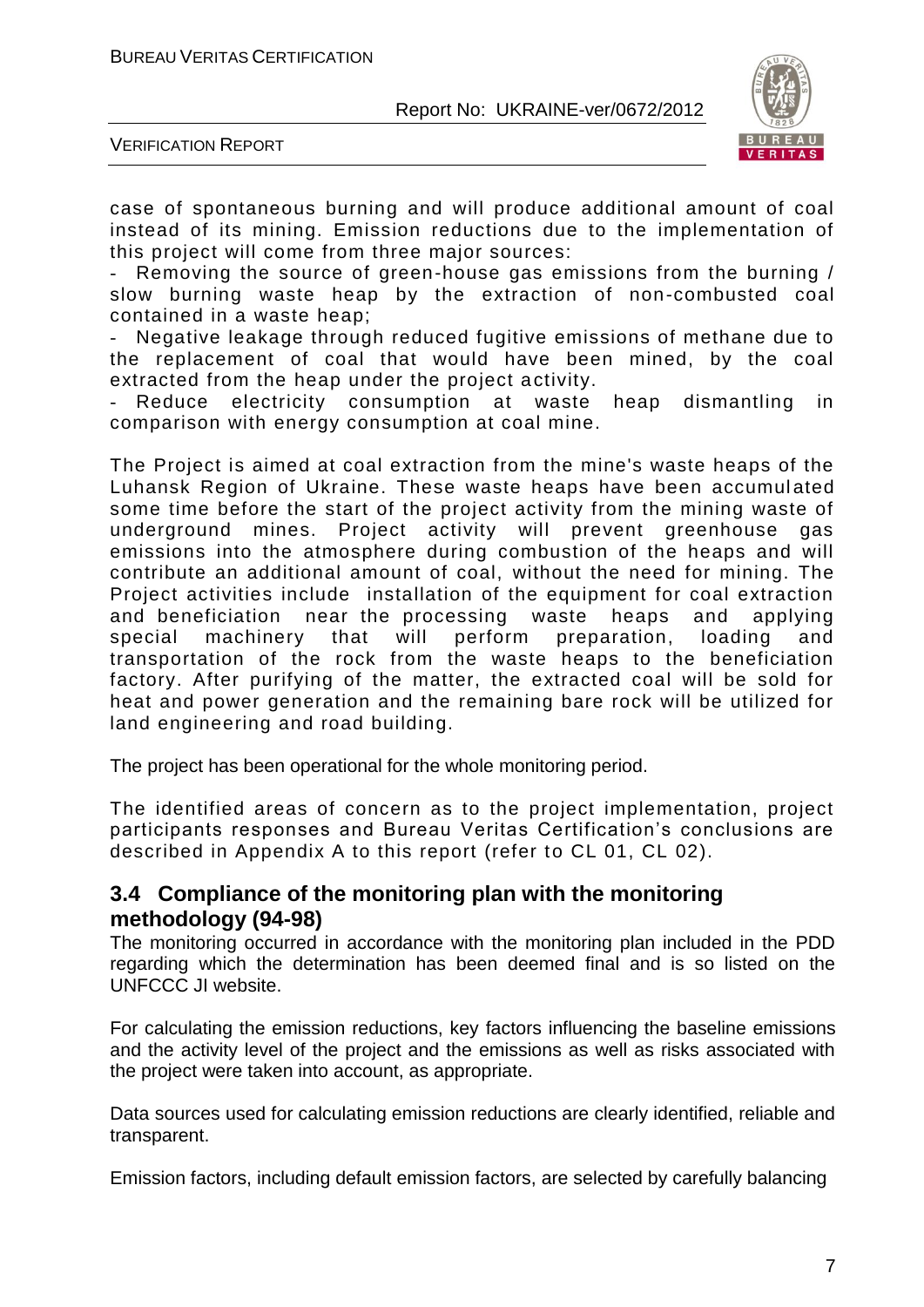

VERIFICATION REPORT

accuracy and reasonableness, and appropriately justified of the choice.

The calculation of emission reductions is based on conservative assumptions and the most plausible scenarios in a transparent manner.

The identified areas of concern as to the compliance of the monitoring plan with the monitoring methodology, project participants responses and Bureau Veritas Certification's conclusions are described in Appendix A to this report (refer to CARs 03 - 06).

#### **3.5 Revision of monitoring plan (99-100)**

Not applicable

#### **3.6 Data management (101)**

The data and their sources, provided in monitoring report, are clearly identified, reliable and transparent.

The implementation of data collection procedures is in accordance with the monitoring plan, including the quality control and quality assurance procedures. These procedures are mentioned in the section "References" of this report.

The function of the monitoring equipment, including its calibration status, is in order.

The evidence and records used for the monitoring are maintained in a traceable manner.

The data collection and management system for the project is in accordance with the monitoring plan.

The identified areas of concern as to the data managemet, project participants responses and Bureau Veritas Certification's conclusions are described in Appendix A to this report (refer to CARs 07 - 10).

#### **3.7 Verification regarding programmes of activities (102-110)**

Not applicable.

#### **4 VERIFICATION OPINION**

Bureau Veritas Certification has performed the second periodic verification of the "Waste heaps dismantling by Temp LTD-A in Ukraine" Project in Ukraine, which applies JI specific approach. The verification was performed on the basis of UNFCCC criteria and host country criteria and also on the criteria given to provide for consistent project operations, monitoring and reporting.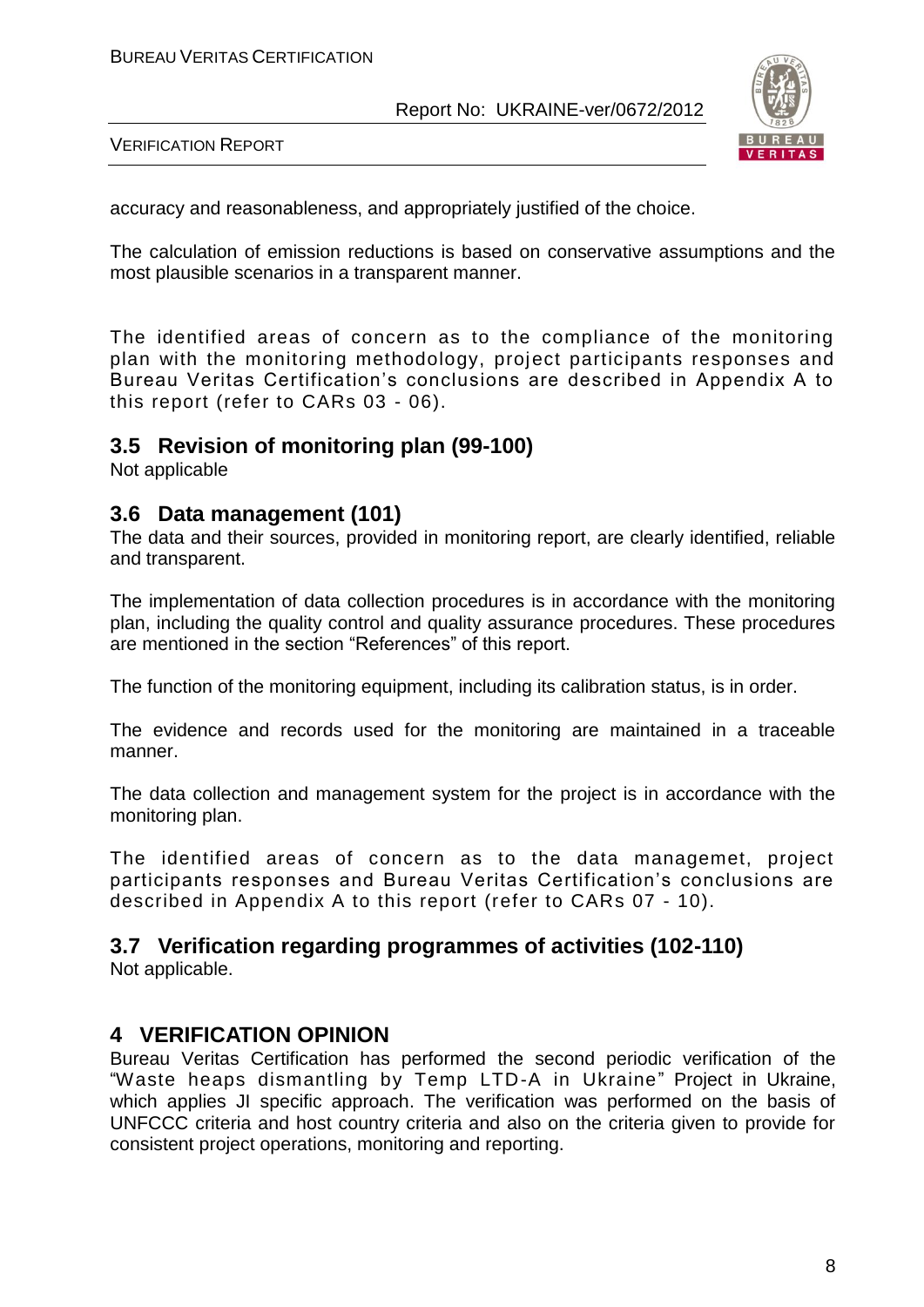

VERIFICATION REPORT

The verification consisted of the following three phases: i) desk review of the monitoring report against the project design and the baseline and monitoring plan; ii) follow-up interviews with project stakeholders; iii) resolution of outstanding issues and the issuance of the final verification report and opinion.

The management of United Carbon Finance Ltd is responsible for the preparation of the GHG emissions data and the reported GHG emissions reductions of the project on the basis set out within the project Monitoring Plan indicated in the final PDD version. The development and maintenance of records and reporting procedures in accordance with that plan, including the calculation and determination of GHG emission reductions from the project, is the responsibility of the management of the project.

Bureau Veritas Certification verified the Project Monitoring Report version 02 for the reporting period as indicated below. Bureau Veritas Certification confirms that the project is implemented as planned and described in approved project design documents. Installed equipment being essential for generating emission reduction runs reliably and is calibrated appropriately. The monitoring system is in place and the project is generating GHG emission reductions.

Bureau Veritas Certification can confirm that the GHG emission reduction is accurately calculated and is free of material errors, omissions, or misstatements. Our opinion relates to the project's GHG emissions and resulting GHG emissions reductions reported and related to the approved project baseline and monitoring, and its associated documents. Based on the information we have seen and evaluated, we confirm, with a reasonable level of assurance, the following statement:

#### Reporting period: From 01/07/2009 to 31/12/2010

For the period from 01/07/2009 to 31/12/2009

|  | : 829918 tonnes of CO2 equivalent    |
|--|--------------------------------------|
|  | $: -251820$ tonnes of CO2 equivalent |
|  | 2188 tonnes of CO2 equivalent        |
|  | : 1079550 tonnes of CO2 equivalent   |
|  |                                      |

For the period from 01/01/2010 to 31/12/2010

| <b>Baseline emissions</b>  |  | : 1398378 tonnes of CO2 equivalent   |
|----------------------------|--|--------------------------------------|
| Leakage                    |  | $: -429697$ tonnes of CO2 equivalent |
| <b>Project emissions</b>   |  | 3453 tonnes of CO2 equivalent        |
| <b>Emission Reductions</b> |  | $: 1824622$ tonnes of CO2 equivalent |

Total for the monitoring period

| Baseline emissions |  | : 2228296 tonnes of CO2 equivalent            |
|--------------------|--|-----------------------------------------------|
| Leakage            |  | $\therefore$ -681517 tonnes of CO2 equivalent |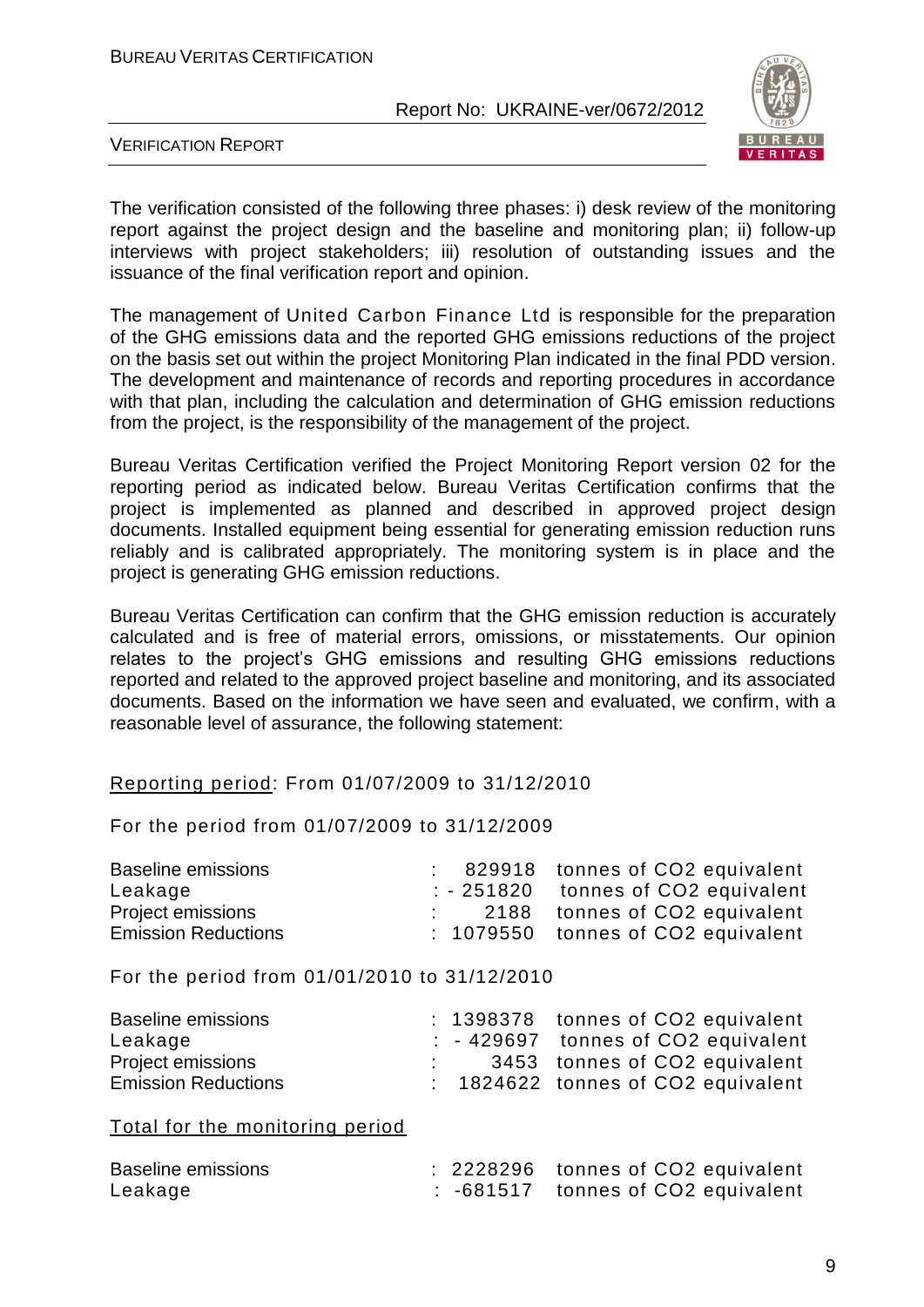

VERIFICATION REPORT

Project emissions : 5641 tonnes of CO2 equivalent Emission Reductions : 2904172 tonnes of CO2 equivalent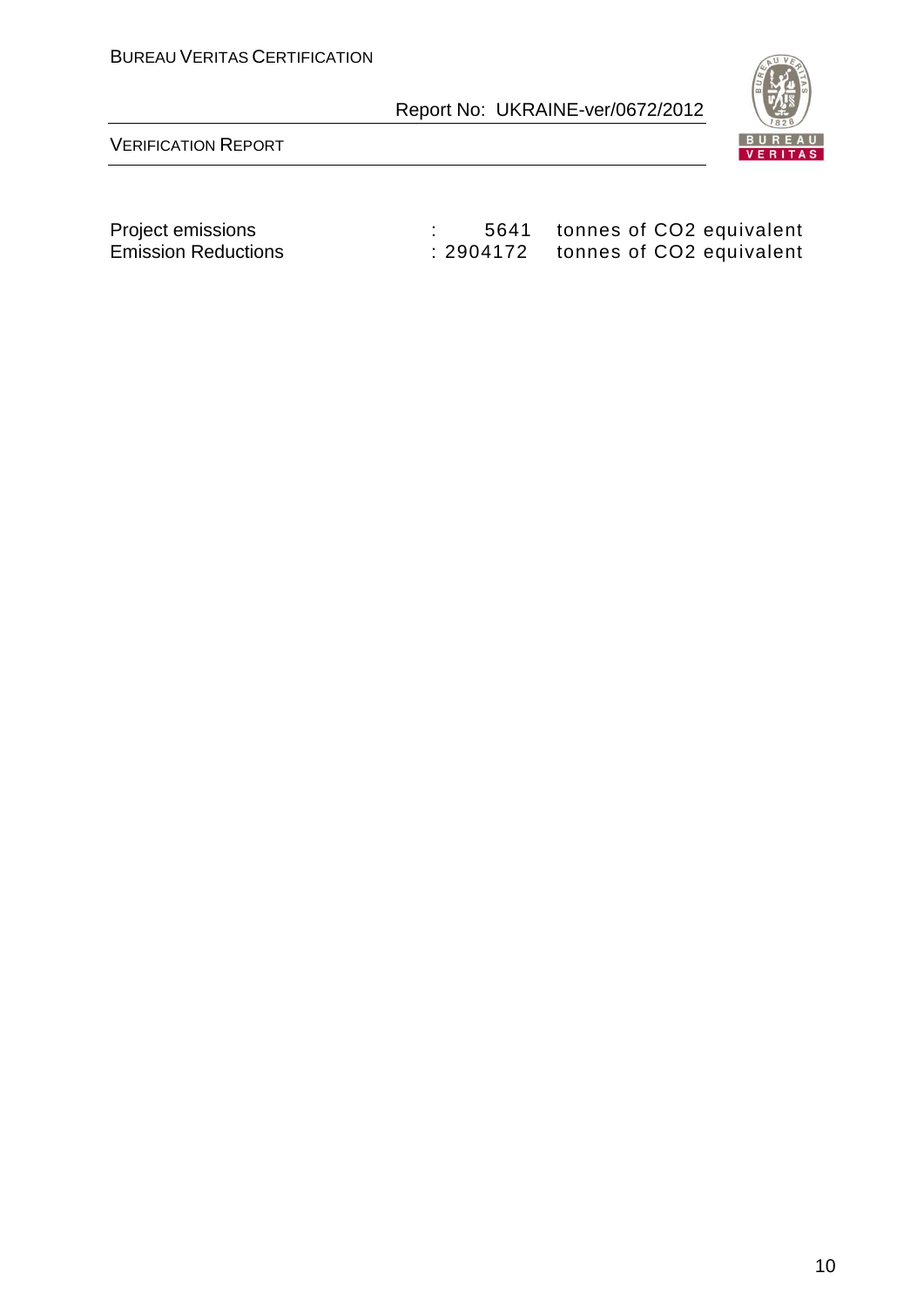

VERIFICATION REPORT

#### **5 REFERENCES**

#### **Category 1 Documents:**

Documents provided by United Carbon Finance Ltd that relate directly to the GHG components of the project.

- /1/ Project Design Document "Waste heaps dismantling by Temp LTD-A in Ukraine" version 3.0 dated 18/07/2012.
- /2/ Monitoring Report for 01/07/2009-31/12/2010 "Waste heaps dismantling by Temp LTD-A in Ukraine", version 01 dated 03/08/2012.
- /3/ Monitoring Report for 01/07/2009-31/12/2010 "Waste heaps dismantling by Temp LTD-A in Ukraine", version 02 dated 05/09/2012.
- /4/ Emission Reductions Calculation version 1 excel file dated 05/09/2012
- /5/ Letter of Approval #2456/23/7 for the project "Waste heaps dismantling by Temp LTD-A in Ukraine" issued by State Environmental Investment Agency of Ukraine dated 05/09/2012.
- /6/ Letter of Approval № 2011JI47 dated 22/11/2011 for the project "Waste heaps dismantling by Temp LTD-A in Ukraine" issued by DFP of the Netherlands.

#### **Category 2 Documents:**

Background documents related to the design and/or methodologies employed in the design or other reference documents.

- /1/ Order # 21-П dated 21/03/2008 "On approval and enactment of instruction", Temp LTD-A LLC, Antratsyt city
- /2/ Order # 31-П dated 01/07/2008 "On assignment of documentation storage terms", Temp LTD-A LLC, Antratsyt city
- /3/ Instruction dated 21/03/2008 on monitoring of main enterprise activity parameters for implementation of JI project within Kyoto Protocol mechanisms, Temp LTD-A LLC
- /4/ Photo–General view of processing facility "Voroshylovska", Temp LTD-A LLC
- /5/ Photo–General view of waste heap processing facility "Voroshylovska", Temp LTD-A LLC
- /6/ Statement dated 15/09/2008 on meters replacement
- /7/ Passport on multitariff active and reactive energy meter LZQM 321.02.534
- /8/ Acceptance certificate on multitariff active and reactive energy meter LZQM 321.02.534, fabrication # 446002. Fabrication date–26/02/2007
- /9/ Photo– multitariff active and reactive energy meter LZQM 321.02.534, fabrication # 446002, 2007
- /10/ Statement on technical check of power meters dated 16/10/2008
- /11/ Passport on multitariff active and reactive energy meter ЕМS 132.11.4
- /12/ Acceptance certificate on multitariff active and reactive energy meter ЕМS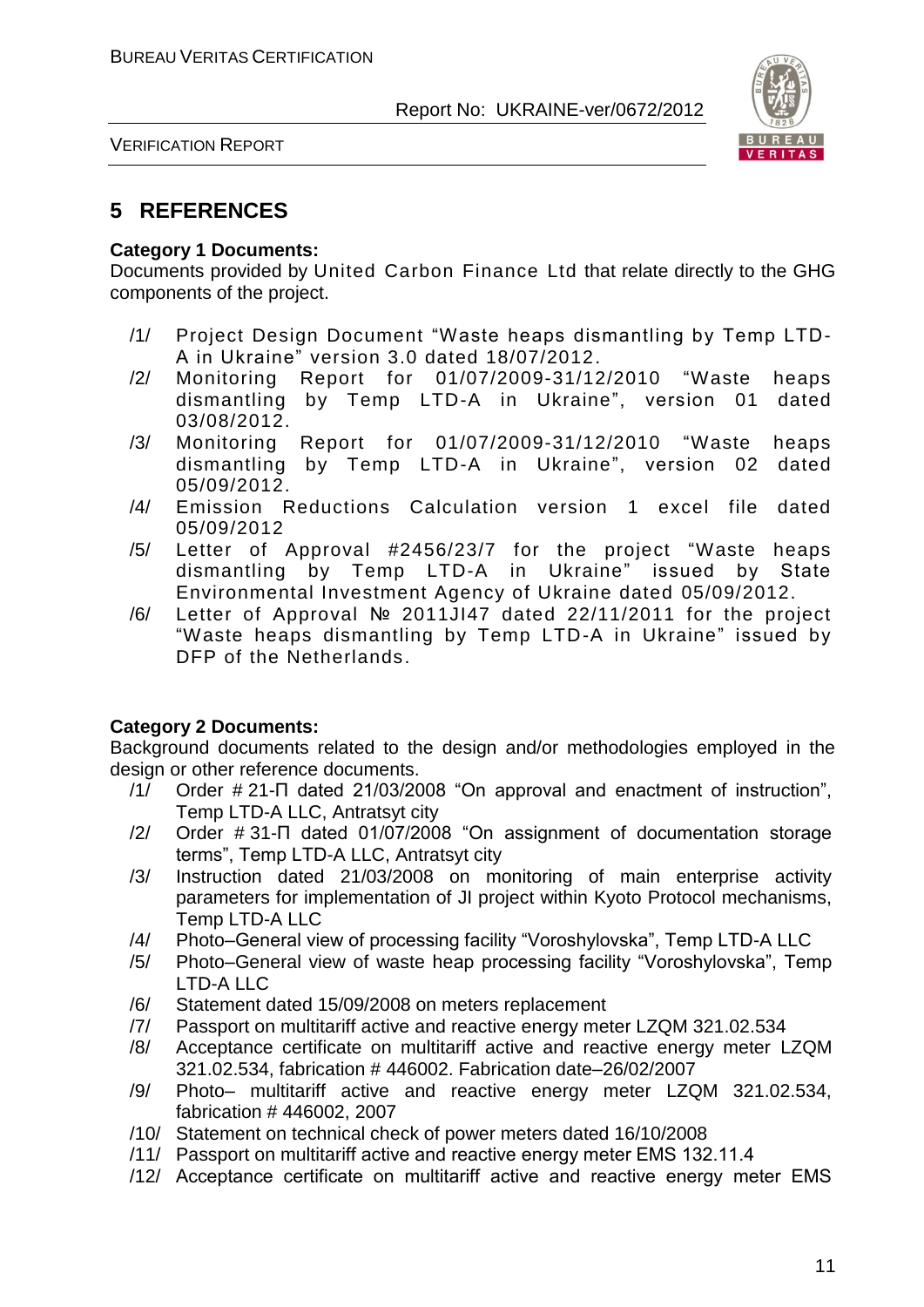VERIFICATION REPORT



132.11.4, fabrication # 352641. Fabrication date–12/05/2006

- /13/ Photo–multitariff active and reactive energy meter ЕМS 132.11.4, fabrication # 352641, 2006
- /14/ Passport on multitariff active and reactive energy meter LZQM 321.02.534
- /15/ Acceptance certificate on multitariff active and reactive energy meter LZQM 321.02.534, fabrication # 588429. Fabrication date–21/04/2008
- /16/ Photo–multitariff active and reactive energy meter LZQM 321.02.534, fabrication # 588429, 2008
- /17/ Technical passport on electronic railway scales type ВТВ-150С, fabrication # 030200814 at Donetsk railway Karakhash station. Passport dated of 14/02/2005
- /18/ Photo–general view of electronic railway scales Donetsk railway Karakhash station
- /19/ Photo–display of electronic railway scales Donetsk railway Karakhash station
- /20/ Turnover balance sheet as per billing statement 203 for November 2011, Temp LTD-A LLC
- /21/ Operating data of processing facility "Voroshylovska" for 2008-2010, Temp LTD-A LLC
- /22/ Acceptance certificate on power meter type NIK 2303 ART2T, fabrication # 0060944. Fabrication date 01/03/2010
- /23/ Passport on power meter type NIK 2303 ART2T
- /24/ Information note on the amount and cost of electricity distributed to the supplier for April 2008, Temp LTD-A LLC
- /25/ Information note on the amount and cost of electricity distributed to the supplier for July 2008, Temp LTD-A LLC
- /26/ Information note on the amount and cost of electricity distributed to the supplier for November 2008, Temp LTD-A LLC
- /27/ Information note on the amount and cost of electricity distributed to the supplier for December 2008, Temp LTD-A LLC
- /28/ Information note on the amount and cost of electricity distributed to the supplier for January 2009, Temp LTD-A LLC
- /29/ Information note on the amount and cost of electricity distributed to the supplier for May 2009, Temp LTD-A LLC
- /30/ Information note on the amount and cost of electricity distributed to the supplier for March 2009, Temp LTD-A LLC
- /31/ Information note on the amount and cost of electricity distributed to the supplier for April 2009, Temp LTD-A LLC
- /32/ Information note on the amount and cost of electricity distributed to the supplier for August 2009, Temp LTD-A LLC
- /33/ Information note on the amount and cost of electricity distributed to the supplier for March 2010, Temp LTD-A LLC
- /34/ Information note on the amount and cost of electricity distributed to the supplier for June 2010, Temp LTD-A LLC
- /35/ Information note on the amount and cost of electricity distributed to the supplier for July 2010, Temp LTD-A LLC
- /36/ Information note on the amount and cost of electricity distributed to the supplier for May 2010, Temp LTD-A LLC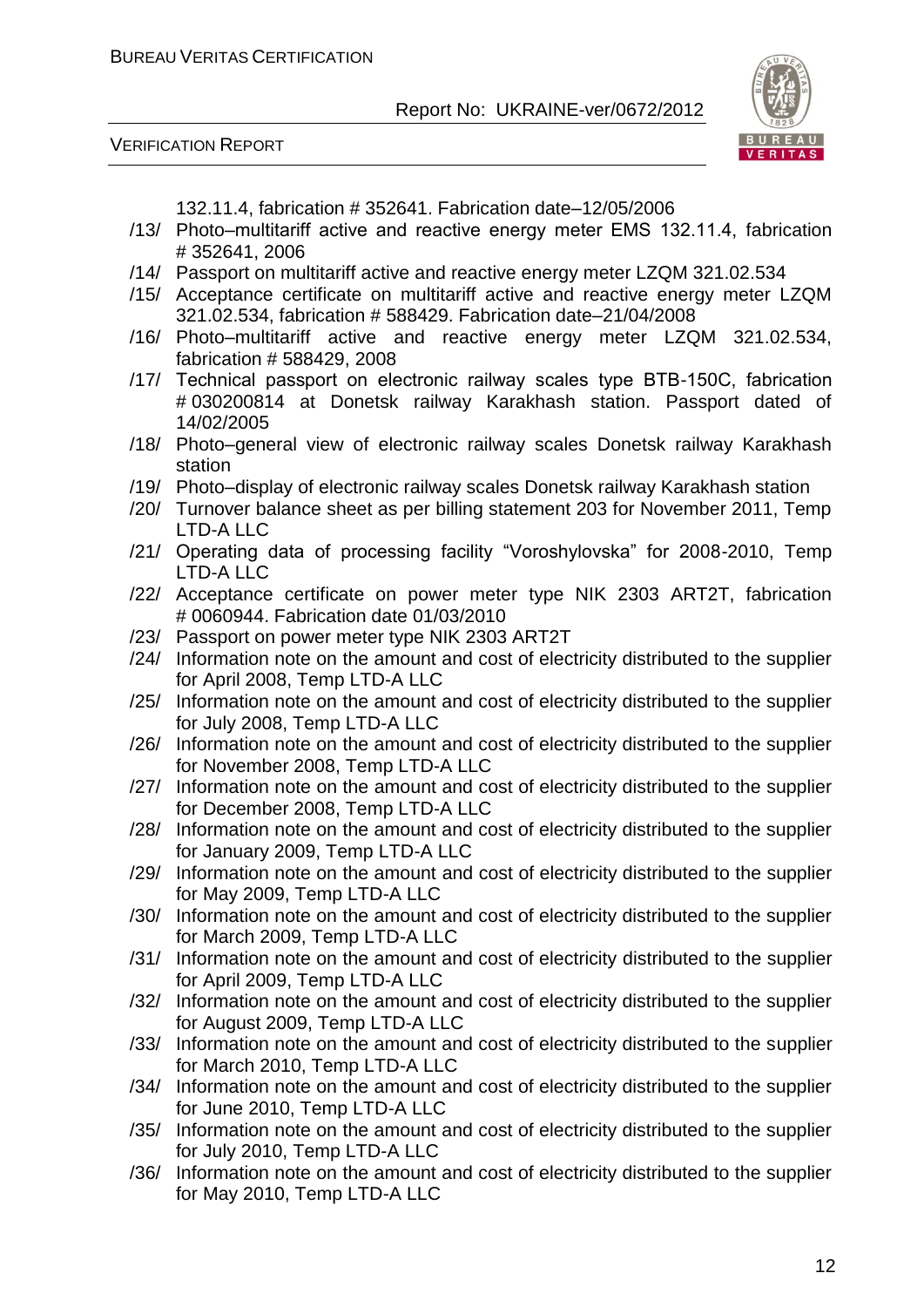

VERIFICATION REPORT

- /37/ Pay slip on acceptance of freight # 49835544 dated 31/10/2008, Temp LTD-A LLC
- /38/ Pay slip on acceptance of freight # 49835369 dated 24/10/2008, Temp LTD-A LLC
- /39/ Pay slip on acceptance of freight # 50090314 dated 17/10/2008, Temp LTD-A LLC
- /40/ Pay slip on acceptance of freight # 52273537 dated 29/08/2010, Temp LTD-A LLC
- /41/ Pay slip on acceptance of freight # 52273380 dated 20/08/2010, Temp LTD-A LLC
- /42/ Pay slip on acceptance of freight # 52273225 dated 06/08/2010, Temp LTD-A LLC
- /43/ Permit on increased risk works execution and increased risk equipment operation # 3129.08.30 – 10.10.1 dated 24/10/2008, Temp LTD-A LLC
- /44/ Permit on increased risk works execution and increased risk equipment operation # 57.08.30 – 10.10.1 dated 14/01/2008, Temp LTD-A LLC
- /45/ Permit on increased risk works execution and increased risk equipment operation # 1265.10.30 – 10.10.1 dated 26/04/2010, Temp LTD-A LLC
- /46/ Complex state expert opinion # 412 dated 17/10/2007, Temp LTD-A LLC
- /47/ State license Series АБ # 206551 on project works. Production site electricity supply working project, Temp LTD-A LLC, dated 2007
- /48/ License Series АБ # 206551 dated 01/10/2005, Temp LTD-A LLC
- /49/ EIA of project on building of concentration plant dated 25/09/2006, Temp LTD-A LLC
- /50/ Expert opinion on occupational health and safety # 36189153.051549 С.11. as per the Agreement # 3472, dated 07/12/2011, Temp LTD-A LLC
- /51/ Educational and training programme on occupational health and safety of conveyor operator for 2010, Temp LTD-A LLC
- /52/ Organizational and technical preventive measures on occupational health and safety for 2010, Temp LTD-A LLC
- /53/ Organizational and technical preventive measures on occupational health and safety for 2009, Temp LTD-A LLC

#### **Persons interviewed:**

List persons interviewed during the verification or persons that contributed with other information that are not included in the documents listed above.

- /1/ Sergiy Karuna Legal Councel, Temp LTD-A
- /2/ Alexander Glotov Deputy director for Operations, Temp LTD-A
- /3/ Elena Korotchenko Chief accountant, Temp LTD-A
- /4/ Sergey Aleksyutin Chief power engineering specialist (electrician) , Temp LTD-A
- /5/ Tahir Musayev representative of the project Developer United Carbon Finance Ltd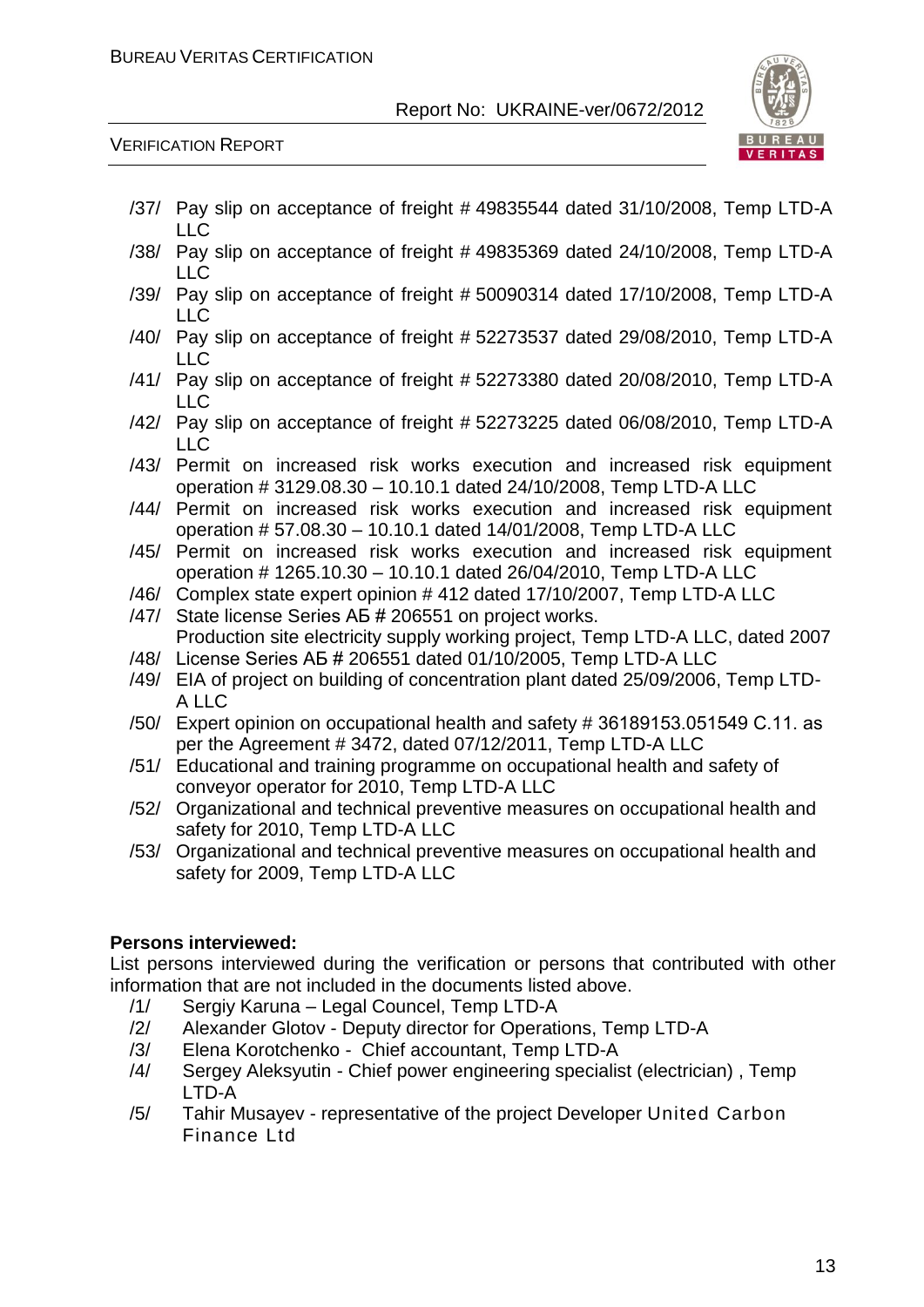

VERIFICATION REPORT

#### APPENDIX A: VERIFICATION PROTOCOL

#### **Check list for verification, according to the JOINT IMPLEMENTATION DETERMINATION AND VERIFICATION MANUAL (Version 01)**

| <b>DVM</b><br>Paragraph | <b>Check Item</b>                                                                                                                                                                                                                                                                               | <b>Initial finding</b>                                                                                                                                                                                                                                                                                                                                                                                                        | <b>Draft</b><br><b>Conclusion</b> | <b>Final</b><br><b>Conclusion</b> |
|-------------------------|-------------------------------------------------------------------------------------------------------------------------------------------------------------------------------------------------------------------------------------------------------------------------------------------------|-------------------------------------------------------------------------------------------------------------------------------------------------------------------------------------------------------------------------------------------------------------------------------------------------------------------------------------------------------------------------------------------------------------------------------|-----------------------------------|-----------------------------------|
|                         | <b>Project approvals by Parties involved</b>                                                                                                                                                                                                                                                    |                                                                                                                                                                                                                                                                                                                                                                                                                               |                                   |                                   |
| 90                      | Has the DFPs of at least one Party<br>involved, other than the host Party,<br>issued a written project approval<br>submitting<br>when<br>the<br>first  <br>verification report to the secretariat<br>for publication in accordance with<br>paragraph 38 of the JI guidelines,<br>at the latest? | Corrective Action Request (CAR) 01.<br>Please provide the Letter of Approval issued<br>by the DFP of Ukraine. Please also specify ITL<br>of the project in the MR.<br>Corrective Action Request (CAR) 02.<br>Please specify ITL of the project in the MR.                                                                                                                                                                     | <b>CAR 01</b><br><b>CAR 02</b>    | OK.<br><b>OK</b>                  |
| 91                      | Are all the written project approvals<br>by Parties involved unconditional?                                                                                                                                                                                                                     | See CAR 01 above.                                                                                                                                                                                                                                                                                                                                                                                                             | <b>OK</b>                         | <b>OK</b>                         |
|                         | <b>Project implementation</b>                                                                                                                                                                                                                                                                   |                                                                                                                                                                                                                                                                                                                                                                                                                               |                                   |                                   |
| 92                      | Has the project been implemented<br>accordance with the PDD<br>in.<br>regarding which the determination<br>has been deemed final and is so<br>listed on the UNFCCC JI website?                                                                                                                  | Clarification Request (CL) 01.<br>Please clarify whether dismantling facility was<br>operational for the whole monitoring period or<br>were there any stoppages in its operation?<br><b>Clarification Request (CL) 02.</b><br>In most cases facilities applying the same<br>technology as in the Project do not operate in<br>winter time. On p.9 of the MR it is stated that<br>"If some main project equipment has not been | <b>CL 01</b><br>CL 02             | OK<br><b>OK</b>                   |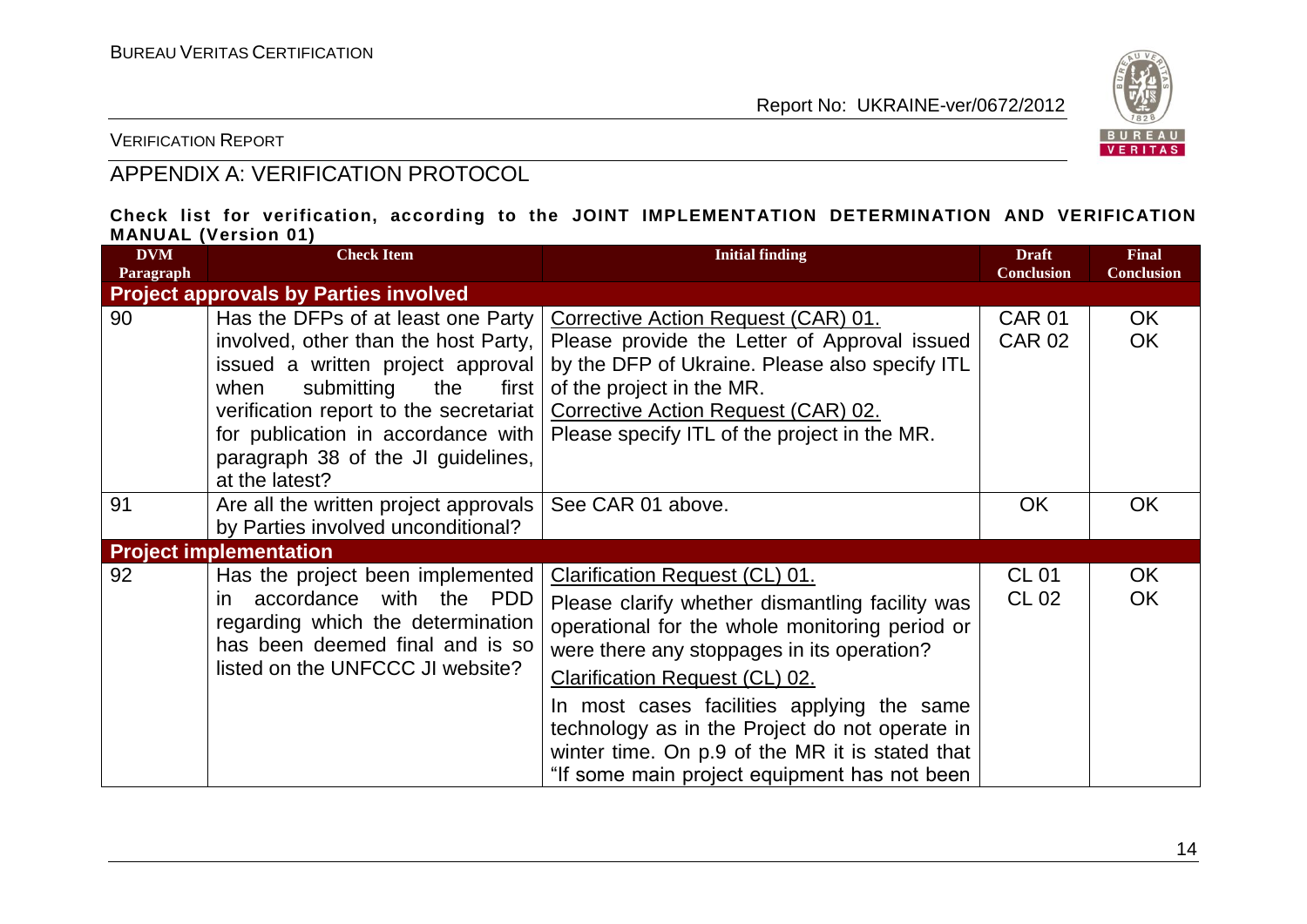

BUREAU<br>VERITAS

| <b>DVM</b><br>Paragraph | <b>Check Item</b>                                                                                                                                                                                                                                                                                                                                                                    | <b>Initial finding</b>                                                                                                                                                                                 | <b>Draft</b><br><b>Conclusion</b> | <b>Final</b><br><b>Conclusion</b> |
|-------------------------|--------------------------------------------------------------------------------------------------------------------------------------------------------------------------------------------------------------------------------------------------------------------------------------------------------------------------------------------------------------------------------------|--------------------------------------------------------------------------------------------------------------------------------------------------------------------------------------------------------|-----------------------------------|-----------------------------------|
|                         |                                                                                                                                                                                                                                                                                                                                                                                      | during monitoring ()emission<br>working<br>reductions for this period will be assumed<br>equal to 0. However, excel calculation file<br>provides the calculation for winter months.<br>Please explain. |                                   |                                   |
| 93                      | What is the status of operation of<br>the project during the monitoring<br>period?                                                                                                                                                                                                                                                                                                   | The project has been operational for the<br>whole monitoring period.                                                                                                                                   | <b>OK</b>                         | <b>OK</b>                         |
|                         | <b>Compliance with monitoring plan</b>                                                                                                                                                                                                                                                                                                                                               |                                                                                                                                                                                                        |                                   |                                   |
| 94                      | monitoring occur<br>Did<br>the<br>in I<br>accordance with the monitoring<br>plan included in the PDD regarding<br>which the determination has been<br>deemed final and is so listed on the<br>UNFCCC JI website?                                                                                                                                                                     | the<br>Yes,<br>monitoring<br>occurs<br>in.<br>accordance with the monitoring plan<br>included in the PDD.                                                                                              | OK                                | <b>OK</b>                         |
| 95(a)                   | the emission  <br>calculating<br>For<br>reductions or enhancements of net<br>removals, were key factors, e.g.<br>those listed in $23$ (b) (i)-(vii) above,<br>influencing the baseline emissions<br>or net removals and the activity<br>level of the project and the<br>emissions or removals as well as<br>risks associated with the project<br>taken into account, as appropriate? | Yes, all relevant key factors were taken<br>into account, as appropriate.                                                                                                                              | <b>OK</b>                         | <b>OK</b>                         |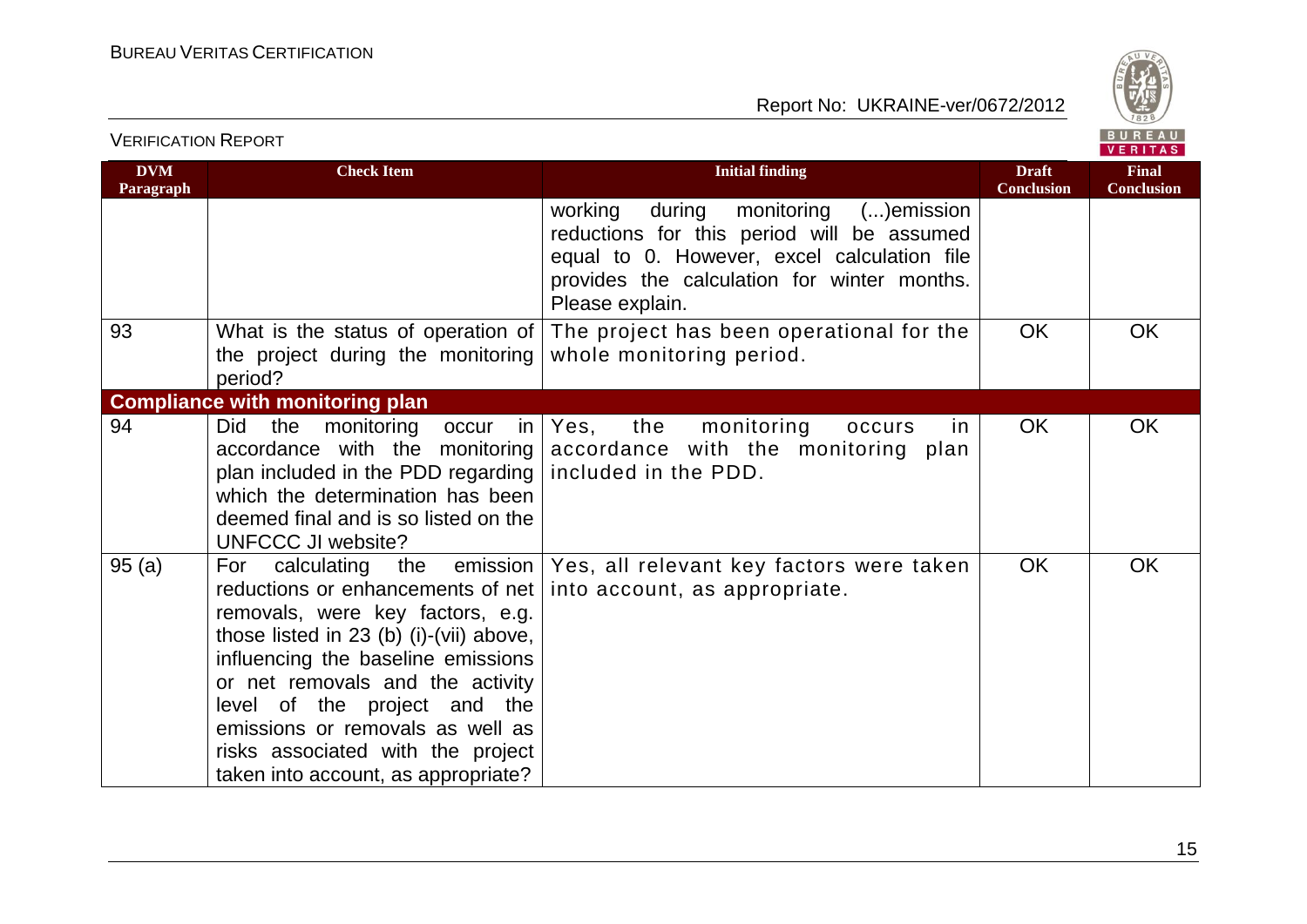

| <b>VERIFICATION REPORT</b> |                                                                                                                                                                                                                                                                            |                                                                                                                                                                                                                                                                                                                                                                                                                  |                                                 | BUREAU<br><b>VERITAS</b>          |
|----------------------------|----------------------------------------------------------------------------------------------------------------------------------------------------------------------------------------------------------------------------------------------------------------------------|------------------------------------------------------------------------------------------------------------------------------------------------------------------------------------------------------------------------------------------------------------------------------------------------------------------------------------------------------------------------------------------------------------------|-------------------------------------------------|-----------------------------------|
| <b>DVM</b><br>Paragraph    | <b>Check Item</b>                                                                                                                                                                                                                                                          | <b>Initial finding</b>                                                                                                                                                                                                                                                                                                                                                                                           | <b>Draft</b><br><b>Conclusion</b>               | <b>Final</b><br><b>Conclusion</b> |
| 95(b)                      | Are<br>for<br>data<br>used<br>sources<br>calculating emission reductions or<br>enhancements of net removals<br>clearly identified, reliable<br>and<br>transparent?                                                                                                         | Corrective Action Request (CAR) 03.<br>Please exclude reference 2 from p.3 of the<br>Monitoring report.                                                                                                                                                                                                                                                                                                          | <b>CAR 03</b>                                   | OK.                               |
| 95(c)                      | Are emission factors, including<br>default emission factors, if used for<br>calculating the emission reductions<br>or enhancements of net removals,<br>selected by carefully balancing<br>accuracy and reasonableness, and<br>appropriately justified of<br>the<br>choice? | Corrective Action Request (CAR) 04.<br>Reference 6 does not contain the referred<br>value 0.85. Please correct or clarify how the<br>value was achieved.<br>Corrective Action Request (CAR) 05.<br>For the parameter $EF_{CH4, CM}$ please use the<br>latest version of NIR for 1990-2010. Please<br>check the reference 11.<br>Corrective Action Request (CAR) 06.<br>Please check and correct the reference 11 | <b>CAR 04</b><br><b>CAR 05</b><br><b>CAR 06</b> | <b>OK</b><br><b>OK</b>            |
| 95(d)                      | the calculation of emission<br>ls l<br>reductions or enhancements of net<br>removals based on conservative<br>assumptions<br>and<br>the<br>most<br>plausible scenarios in a transparent<br>manner?                                                                         | Yes, the<br>calculation<br>of<br>emission<br>reductions<br>based<br>conservative<br>on<br>assumptions and the most plausible<br>scenarios in a transparent manner.                                                                                                                                                                                                                                               | <b>OK</b>                                       | OK                                |
|                            | Applicable to JI SSC projects only                                                                                                                                                                                                                                         |                                                                                                                                                                                                                                                                                                                                                                                                                  |                                                 |                                   |
| 96                         | Is the relevant threshold to be<br>classified as JI SSC project not<br>exceeded during the monitoring                                                                                                                                                                      | N/A                                                                                                                                                                                                                                                                                                                                                                                                              | <b>OK</b>                                       | OK                                |

16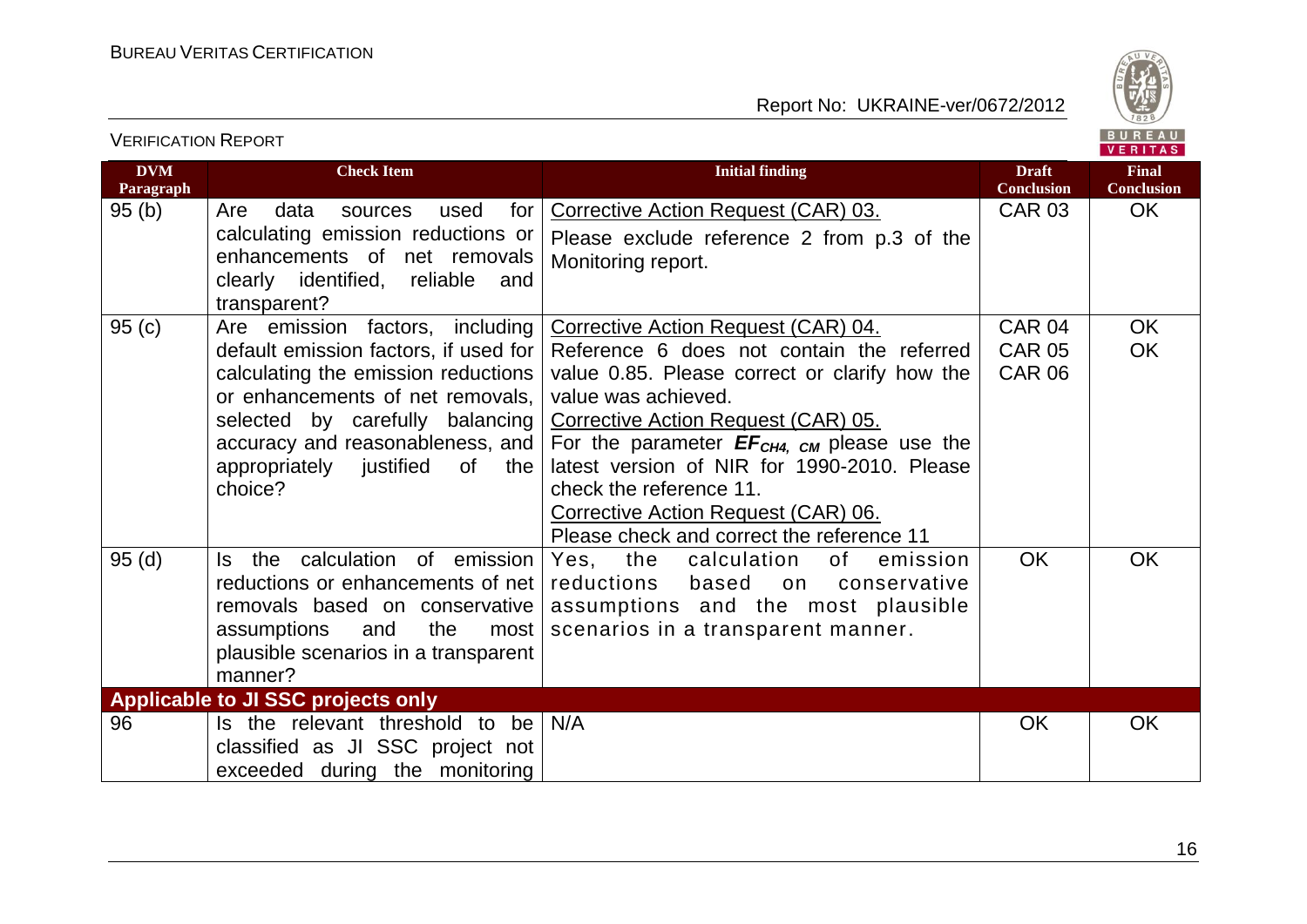

| <b>VERIFICATION REPORT</b> |                                                                    |                        |                                   | BUREAU<br><b>VERITAS</b>          |
|----------------------------|--------------------------------------------------------------------|------------------------|-----------------------------------|-----------------------------------|
| <b>DVM</b><br>Paragraph    | <b>Check Item</b>                                                  | <b>Initial finding</b> | <b>Draft</b><br><b>Conclusion</b> | <b>Final</b><br><b>Conclusion</b> |
|                            | period<br>on an annual average<br>basis?                           |                        |                                   |                                   |
|                            | If the threshold is exceeded, is the                               |                        |                                   |                                   |
|                            | maximum emission reduction level                                   |                        |                                   |                                   |
|                            | estimated in the PDD for the JI                                    |                        |                                   |                                   |
|                            | SSC project or the bundle for the<br>monitoring period determined? |                        |                                   |                                   |
|                            | Applicable to bundled JI SSC projects only                         |                        |                                   |                                   |
| 97(a)                      | Has the composition of the bundle                                  | N/A                    | <b>OK</b>                         | OK                                |
|                            | not changed from that is stated in                                 |                        |                                   |                                   |
|                            | F-JI-SSCBUNDLE?                                                    |                        |                                   |                                   |
| 97(b)                      | If the determination was conducted                                 | N/A                    | OK                                | OK                                |
|                            | the basis of an overall<br>on                                      |                        |                                   |                                   |
|                            | monitoring plan, have the project                                  |                        |                                   |                                   |
|                            | participants submitted a common                                    |                        |                                   |                                   |
|                            | monitoring report?                                                 |                        |                                   |                                   |
| 98                         | If the monitoring is based on $a \mid$                             | N/A                    | <b>OK</b>                         | OK                                |
|                            | monitoring plan that provides for                                  |                        |                                   |                                   |
|                            | overlapping monitoring periods, are                                |                        |                                   |                                   |
|                            | monitoring<br>periods<br>the<br>per                                |                        |                                   |                                   |
|                            | component of the project clearly                                   |                        |                                   |                                   |
|                            | specified in the monitoring report?                                |                        |                                   |                                   |
|                            | Do the monitoring periods not<br>overlap with those for which      |                        |                                   |                                   |
|                            | verifications were already deemed                                  |                        |                                   |                                   |
|                            |                                                                    |                        |                                   |                                   |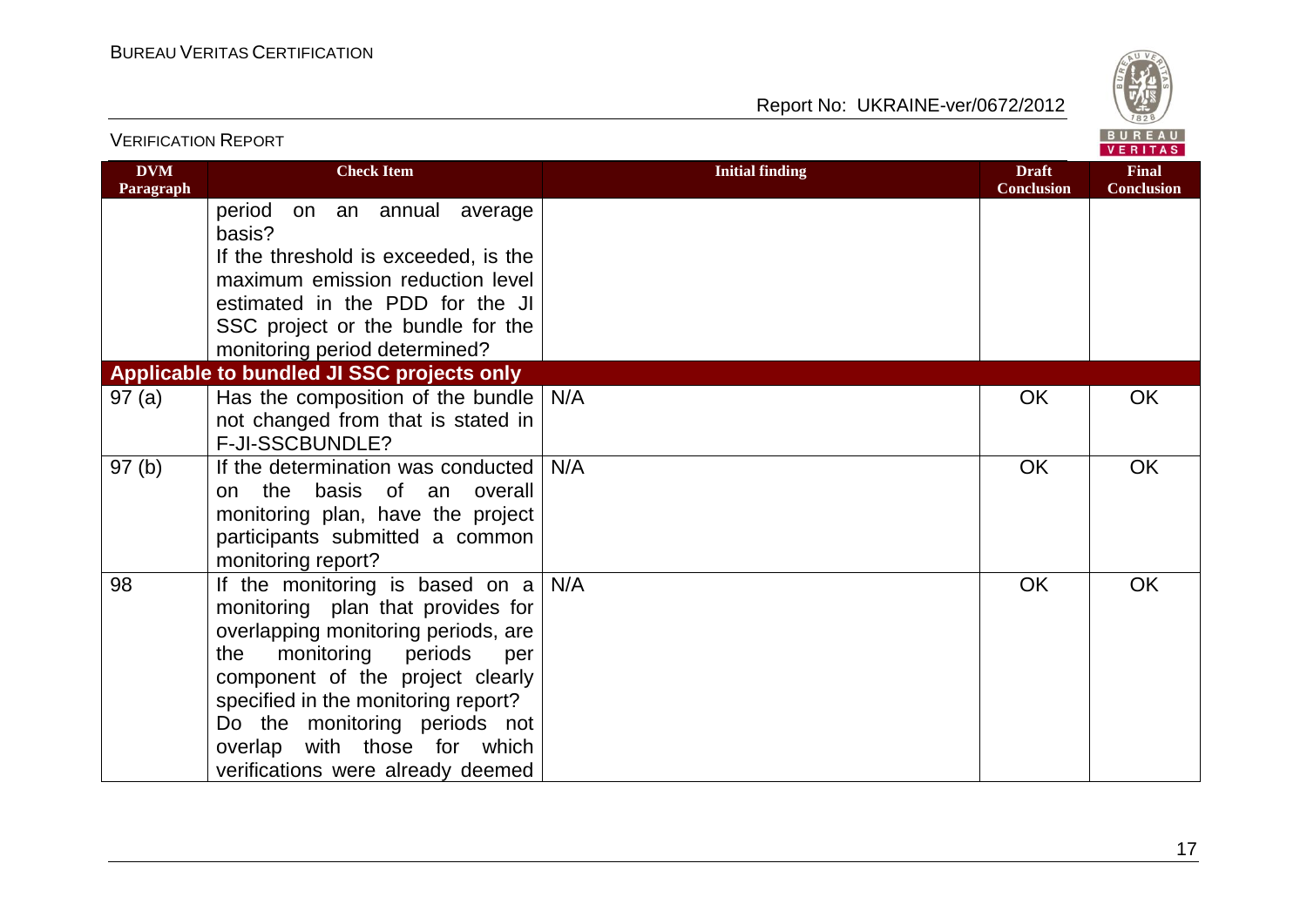

| <u>V LINII IUATIUIV INLE UN I</u> |                                                                                                                                                                                                                                                                                                        |                                                                                                                                                                                 |                                   | VERITAS                           |
|-----------------------------------|--------------------------------------------------------------------------------------------------------------------------------------------------------------------------------------------------------------------------------------------------------------------------------------------------------|---------------------------------------------------------------------------------------------------------------------------------------------------------------------------------|-----------------------------------|-----------------------------------|
| <b>DVM</b><br>Paragraph           | <b>Check Item</b>                                                                                                                                                                                                                                                                                      | <b>Initial finding</b>                                                                                                                                                          | <b>Draft</b><br><b>Conclusion</b> | <b>Final</b><br><b>Conclusion</b> |
|                                   | final in the past?                                                                                                                                                                                                                                                                                     |                                                                                                                                                                                 |                                   |                                   |
|                                   | <b>Revision of monitoring plan</b>                                                                                                                                                                                                                                                                     |                                                                                                                                                                                 |                                   |                                   |
|                                   | Applicable only if monitoring plan is revised by project participant                                                                                                                                                                                                                                   |                                                                                                                                                                                 |                                   |                                   |
| 99(a)                             | Did the project participants provide<br>an appropriate justification for the<br>proposed revision?                                                                                                                                                                                                     | N/A                                                                                                                                                                             | <b>OK</b>                         | <b>OK</b>                         |
| 99(b)                             | the<br>revision<br><b>Does</b><br>proposed<br>improve the accuracy<br>and/or<br>applicability of information collected<br>compared to the original monitoring<br>plan without changing conformity<br>relevant rules<br>with<br>the<br>and<br>regulations for the establishment of<br>monitoring plans? | N/A                                                                                                                                                                             | <b>OK</b>                         | <b>OK</b>                         |
| Data management                   |                                                                                                                                                                                                                                                                                                        |                                                                                                                                                                                 |                                   |                                   |
| 101(a)                            | Is the implementation of data<br>collection<br>procedures<br>in.<br>accordance with the monitoring<br>plan, including the quality control<br>and quality assurance procedures?                                                                                                                         | Yes, the implementation of data collection<br>procedures is in accordance<br>with<br>the<br>monitoring plan, including the quality control<br>and quality assurance procedures. | <b>OK</b>                         | <b>OK</b>                         |
| 101(b)                            | Is the function of the monitoring                                                                                                                                                                                                                                                                      | Corrective Action Request (CAR) 07.                                                                                                                                             | <b>CAR 07</b>                     | <b>OK</b>                         |
|                                   | equipment, including its calibration                                                                                                                                                                                                                                                                   | Please provide passport and calibration                                                                                                                                         | <b>CAR 08</b>                     | OK                                |
|                                   | status, in order?                                                                                                                                                                                                                                                                                      | certificates that ensure accuracy of measuring                                                                                                                                  | <b>CAR 09</b>                     | OK                                |
|                                   |                                                                                                                                                                                                                                                                                                        | in the monitoring period for scales reg.#3713.<br>Corrective Action Request (CAR) 08.                                                                                           | <b>CAR 10</b>                     | <b>OK</b>                         |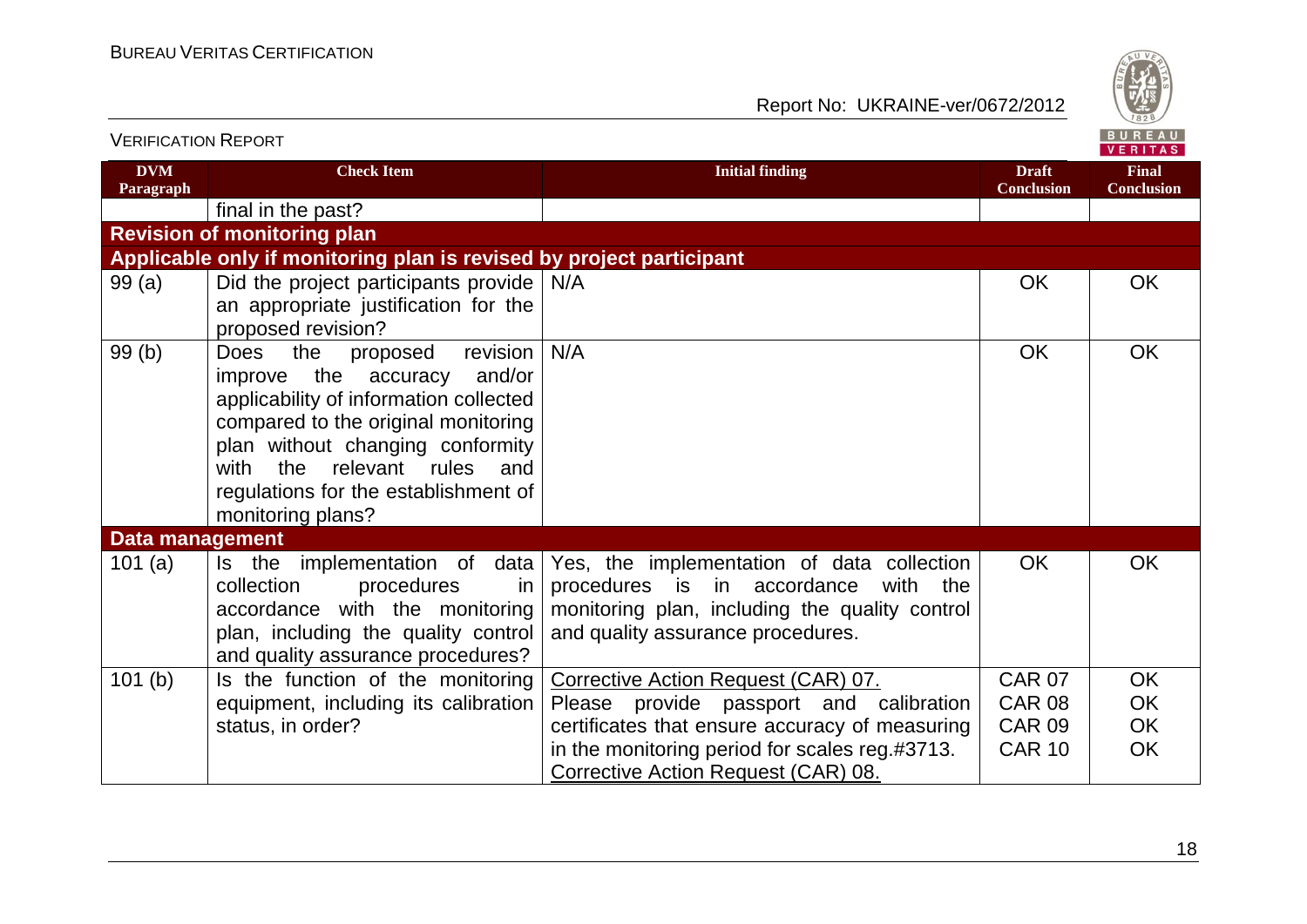

VERIFICATION REPORT

| <b>DVM</b><br>Paragraph | <b>Check Item</b>                                                                                                          | <b>Initial finding</b>                                                                                                                                                                                                                                                                                                                                                                                                              | <b>Draft</b><br><b>Conclusion</b> | <b>Final</b><br><b>Conclusion</b> |
|-------------------------|----------------------------------------------------------------------------------------------------------------------------|-------------------------------------------------------------------------------------------------------------------------------------------------------------------------------------------------------------------------------------------------------------------------------------------------------------------------------------------------------------------------------------------------------------------------------------|-----------------------------------|-----------------------------------|
|                         |                                                                                                                            | Please provide<br>and calibration<br>passport<br>certificate<br>for<br>electric<br>meter<br>power<br>reg.#446002.<br><b>Corrective Action Request (CAR) 09.</b><br>Please provide the documental evidences that<br>training of personnel was conducted in each<br>year of the monitoring period.<br>Corrective Action Request (CAR) 10.<br>Please provide the numbers for all the tables<br>in the MR (see table on p.4 of the MR). |                                   |                                   |
| 101(c)                  | Are the evidence and records used<br>for the monitoring maintained in a<br>traceable manner?                               | The evidences and records used for the<br>monitoring maintained are in a traceable<br>manner                                                                                                                                                                                                                                                                                                                                        | <b>OK</b>                         | OK                                |
| $101$ (d)               | the<br>data<br>collection<br>and<br>ls.<br>management system for the project<br>in accordance with the<br>monitoring plan? | The data collection and management system<br>for the project is in accordance with the<br>monitoring plan                                                                                                                                                                                                                                                                                                                           | <b>OK</b>                         | <b>OK</b>                         |
|                         |                                                                                                                            | Verification regarding programs of activities (additional elements for assessment)                                                                                                                                                                                                                                                                                                                                                  |                                   |                                   |
| 102                     | Is any JPA that has not been<br>added to the JI PoA not verified?                                                          | N/A                                                                                                                                                                                                                                                                                                                                                                                                                                 | <b>OK</b>                         | <b>OK</b>                         |
| 103                     | Is the verification based on the<br>monitoring reports of all JPAs to be<br>verified?                                      | N/A                                                                                                                                                                                                                                                                                                                                                                                                                                 | <b>OK</b>                         | <b>OK</b>                         |
| 103                     | Does the verification ensure the<br>accuracy and conservativeness of                                                       | N/A                                                                                                                                                                                                                                                                                                                                                                                                                                 | <b>OK</b>                         | OK                                |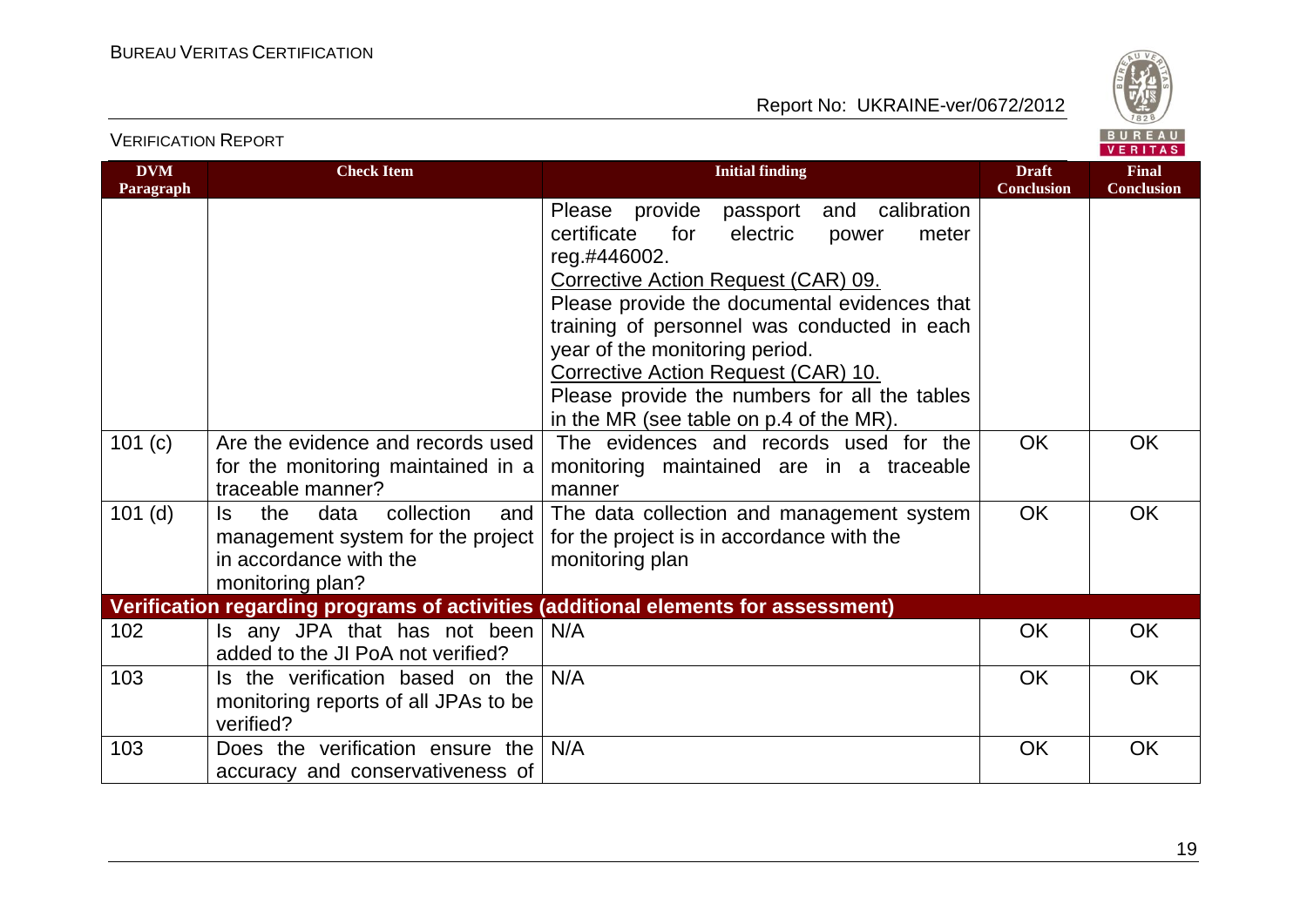VERIFICATION REPORT



| <b>DVM</b><br>Paragraph | <b>Check Item</b>                                                                                                                                                                                                                                                                                                                                                                                                                                                             | <b>Initial finding</b> | <b>Draft</b><br><b>Conclusion</b> | <b>Final</b><br><b>Conclusion</b> |
|-------------------------|-------------------------------------------------------------------------------------------------------------------------------------------------------------------------------------------------------------------------------------------------------------------------------------------------------------------------------------------------------------------------------------------------------------------------------------------------------------------------------|------------------------|-----------------------------------|-----------------------------------|
|                         | emission<br>reductions<br>the<br><b>or</b><br>0f<br>enhancements<br>removals<br>generated by each JPA?                                                                                                                                                                                                                                                                                                                                                                        |                        |                                   |                                   |
| 104                     | Does the monitoring period not<br>overlap with previous monitoring<br>periods?                                                                                                                                                                                                                                                                                                                                                                                                | N/A                    | <b>OK</b>                         | <b>OK</b>                         |
| 105                     | If the AIE learns of an erroneously<br>included JPA, has the AIE informed<br>the JISC of its findings in writing?                                                                                                                                                                                                                                                                                                                                                             | N/A                    | <b>OK</b>                         | <b>OK</b>                         |
|                         | Applicable to sample-based approach only                                                                                                                                                                                                                                                                                                                                                                                                                                      |                        |                                   |                                   |
| 106                     | Does the sampling plan prepared   N/A<br>by the AIE:<br>(a) Describe its sample selection,<br>taking into<br>account that:<br>(i) For each verification that uses<br>a sample-based approach, the<br>sample selection<br>shall<br>be<br>sufficiently representative of the<br>JPAs in the JI PoA such<br>extrapolation to all JPAs identified<br>for that verification is reasonable,<br>taking into account differences<br>among the characteristics<br>of<br>JPAs, such as: |                        | OK                                | OK                                |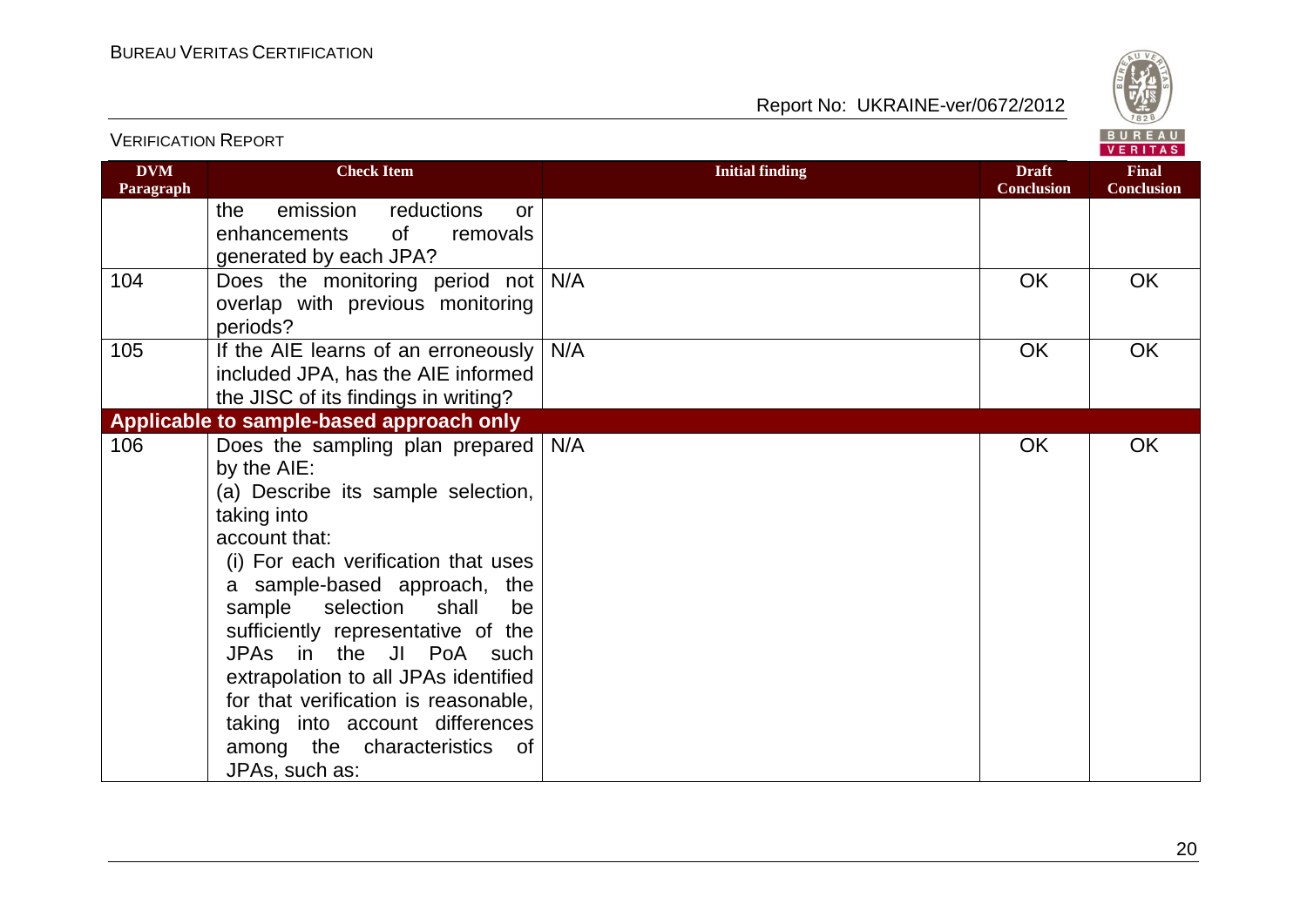

|                         |                                                                                                                                                                                                                                                                                                                                                                                                                                                                                        |                        |                                   | <b>VERIIAS</b>                    |
|-------------------------|----------------------------------------------------------------------------------------------------------------------------------------------------------------------------------------------------------------------------------------------------------------------------------------------------------------------------------------------------------------------------------------------------------------------------------------------------------------------------------------|------------------------|-----------------------------------|-----------------------------------|
| <b>DVM</b><br>Paragraph | <b>Check Item</b>                                                                                                                                                                                                                                                                                                                                                                                                                                                                      | <b>Initial finding</b> | <b>Draft</b><br><b>Conclusion</b> | <b>Final</b><br><b>Conclusion</b> |
|                         | - The types of JPAs;<br>The complexity<br>of<br>the<br>applicable technologies and/or<br>measures used;<br>- The geographical location of<br>each JPA;<br>- The amounts of expected<br>emission reductions of the JPAs<br>being verified;<br>- The number of JPAs for which<br>emission reductions are being<br>verified;<br>The length of monitoring<br>$\qquad \qquad -$<br>periods of the JPAs being<br>verified; and<br>- The samples selected for prior<br>verifications, if any? |                        |                                   |                                   |
| 107                     | Is the sampling plan ready for<br>publication through the secretariat<br>along with the verification report<br>and supporting documentation?                                                                                                                                                                                                                                                                                                                                           | N/A                    | OK                                | <b>OK</b>                         |
| 108                     | Has the AIE made site inspections<br>of at least the square root of the<br>number of total JPAs, rounded to<br>the upper whole number? If the AIE                                                                                                                                                                                                                                                                                                                                      | N/A                    | OK                                | OK                                |

#### VERIFICATION REPORT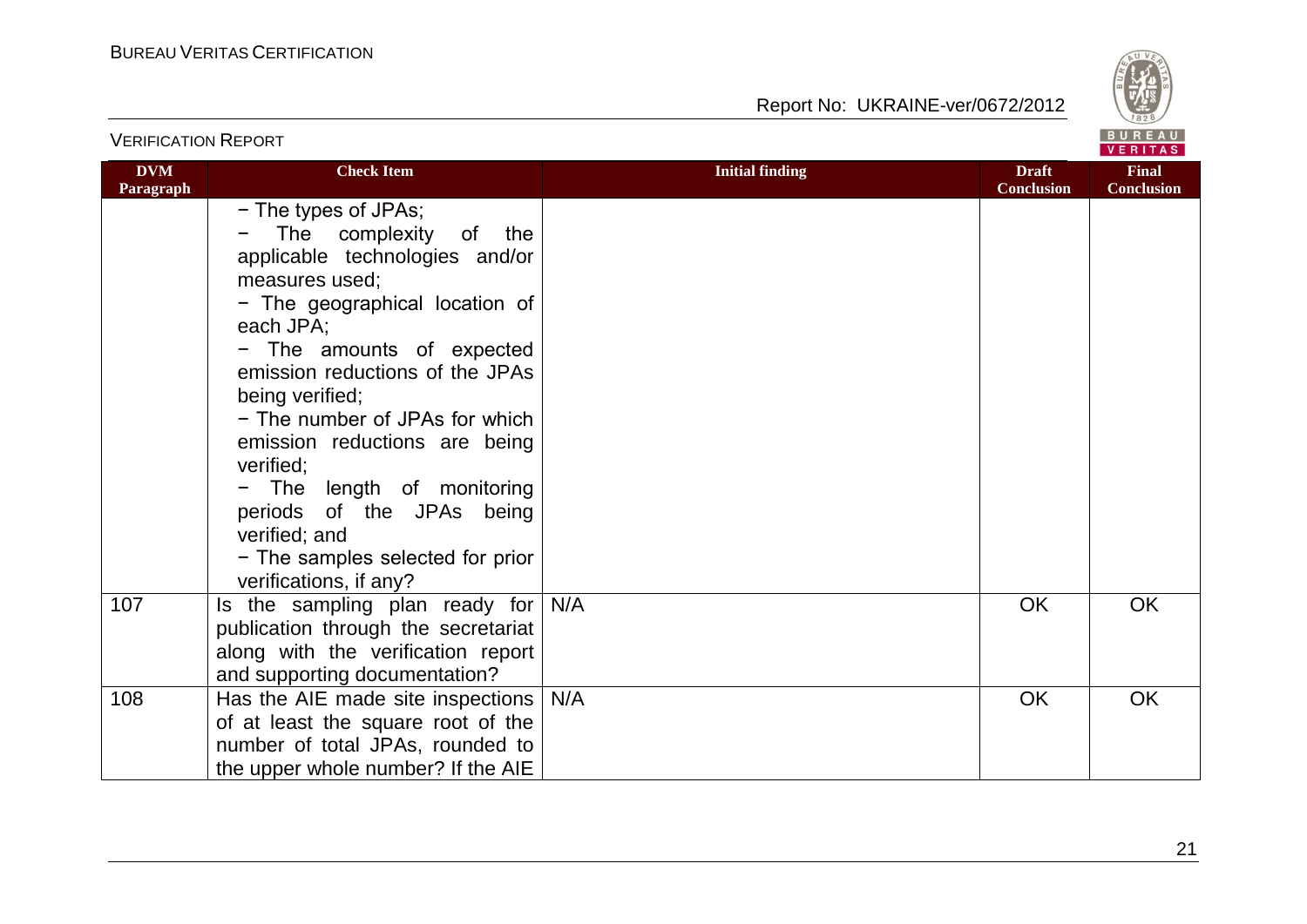

|                         |                                                                                                                                                                                                                                  |                        |                                   | <b>VERITAS</b>                    |  |
|-------------------------|----------------------------------------------------------------------------------------------------------------------------------------------------------------------------------------------------------------------------------|------------------------|-----------------------------------|-----------------------------------|--|
| <b>DVM</b><br>Paragraph | <b>Check Item</b>                                                                                                                                                                                                                | <b>Initial finding</b> | <b>Draft</b><br><b>Conclusion</b> | <b>Final</b><br><b>Conclusion</b> |  |
|                         | makes no site inspections or fewer<br>site inspections than the square<br>root of the number of total JPAs,<br>rounded to the upper whole<br>number, then does the AIE provide<br>a reasonable explanation and<br>justification? |                        |                                   |                                   |  |
| 109                     | Is the sampling plan available for $N/A$<br>submission to the secretariat for<br>the JISC.s ex ante assessment?<br>(Optional)                                                                                                    |                        | <b>OK</b>                         | OK.                               |  |
| 110                     | If the AIE learns of a fraudulently $N/A$<br>included JPA, a fraudulently<br>monitored JPA or an inflated<br>number of emission reductions<br>claimed in a JI PoA, has the AIE<br>informed the JISC of the fraud in<br>writing?  |                        | <b>OK</b>                         | <b>OK</b>                         |  |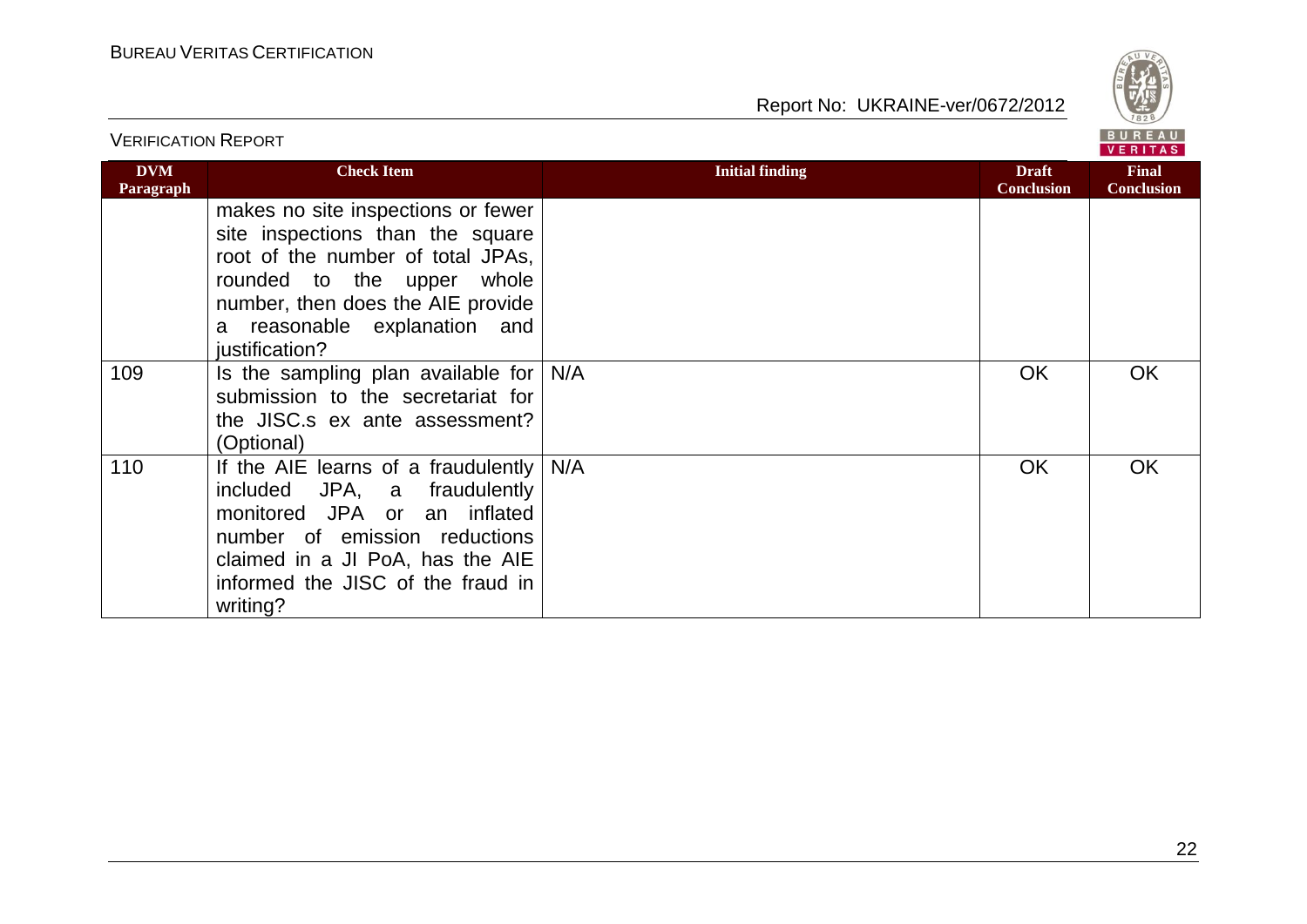

#### VERIFICATION REPORT

**Table 2 Resolution of Corrective Action and Clarification Requests**

| Draft report clarification and corrective   Ref. to<br>action requests by verification team                                                                        | checkli<br>st<br>questio<br>n in<br>table 1 | Summary of project participant<br>response                      | <b>Verification team</b><br>conclusion |
|--------------------------------------------------------------------------------------------------------------------------------------------------------------------|---------------------------------------------|-----------------------------------------------------------------|----------------------------------------|
| Corrective Action Request (CAR) 01.<br>Please provide the Letter of Approval<br>issued by the DFP of Ukraine. Please also<br>specify ITL of the project in the MR. |                                             | Letter of Approval issued by the<br>DFP of Ukraine is provided. |                                        |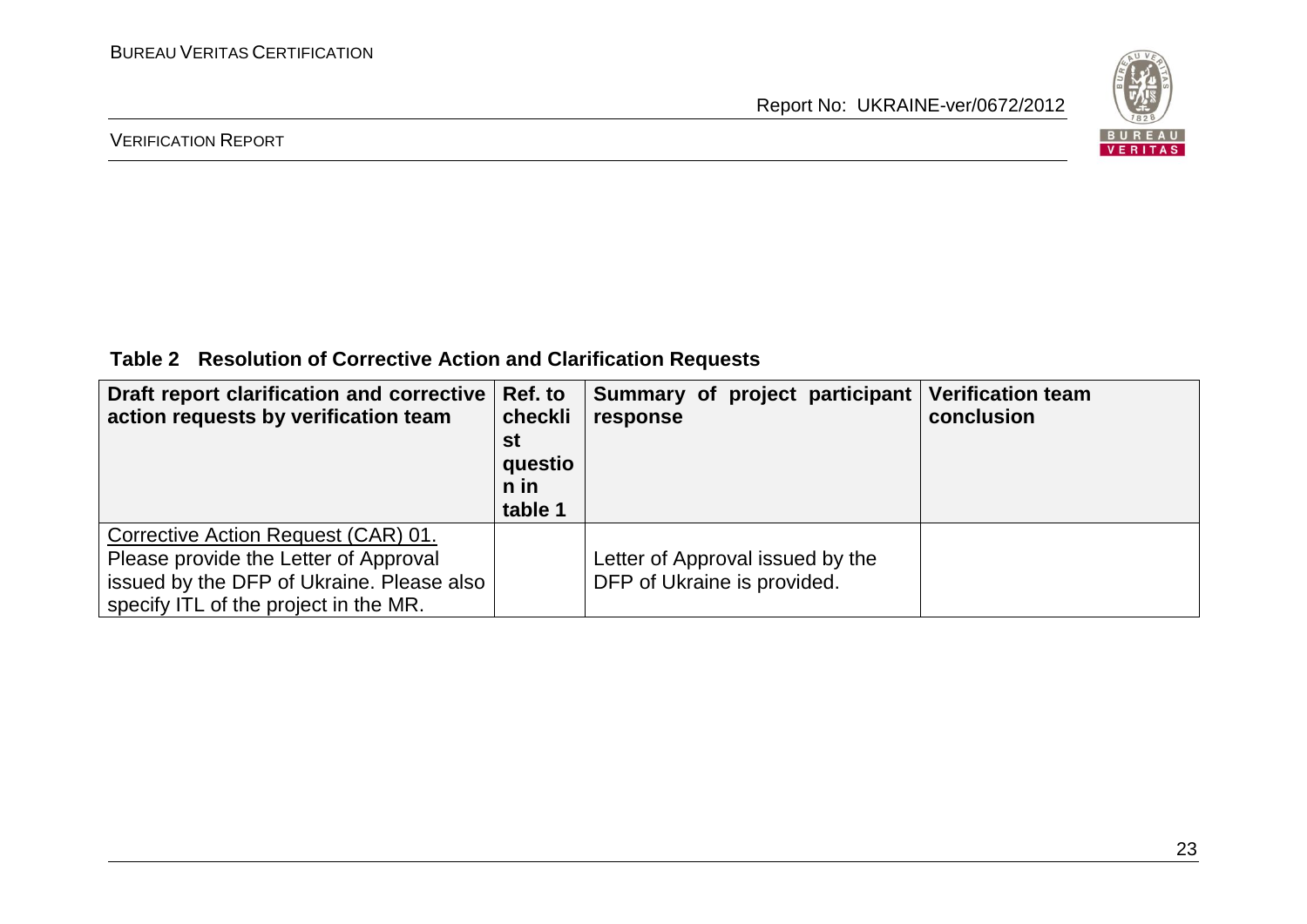

| <b>VERIFICATION REPORT</b>                                                                              |                                                                                                                                                                                                                                                                                                                                                                                                                                                                                                                                                                                         | BUREAU<br><b>VERITAS</b> |
|---------------------------------------------------------------------------------------------------------|-----------------------------------------------------------------------------------------------------------------------------------------------------------------------------------------------------------------------------------------------------------------------------------------------------------------------------------------------------------------------------------------------------------------------------------------------------------------------------------------------------------------------------------------------------------------------------------------|--------------------------|
| <b>Corrective Action Request (CAR) 02.</b><br>Please specify ITL of the project in the<br>MR.           | In accordance with JOINT<br><b>IMPLEMENTATION</b><br><b>DETERMINATION AND</b><br><b>VERIFICATION MANUAL</b><br>paragraphs 90 "The AIE should<br>assess whether at least one written<br>project approval by a Party<br>involved in the JI project, other<br>than the host Party(ies), has been<br>issued by the DFP of that Party<br>when submitting the first<br>verification report to the secretariat<br>for publication in accordance with<br>paragraph 38 of the JI guidelines,<br>at the latest". Project approval by<br>Parties involved is provided to the<br>verification team. |                          |
| Corrective Action Request (CAR) 03.<br>Please exclude reference 2 from p.3 of<br>the Monitoring report. | <b>Excluded</b>                                                                                                                                                                                                                                                                                                                                                                                                                                                                                                                                                                         |                          |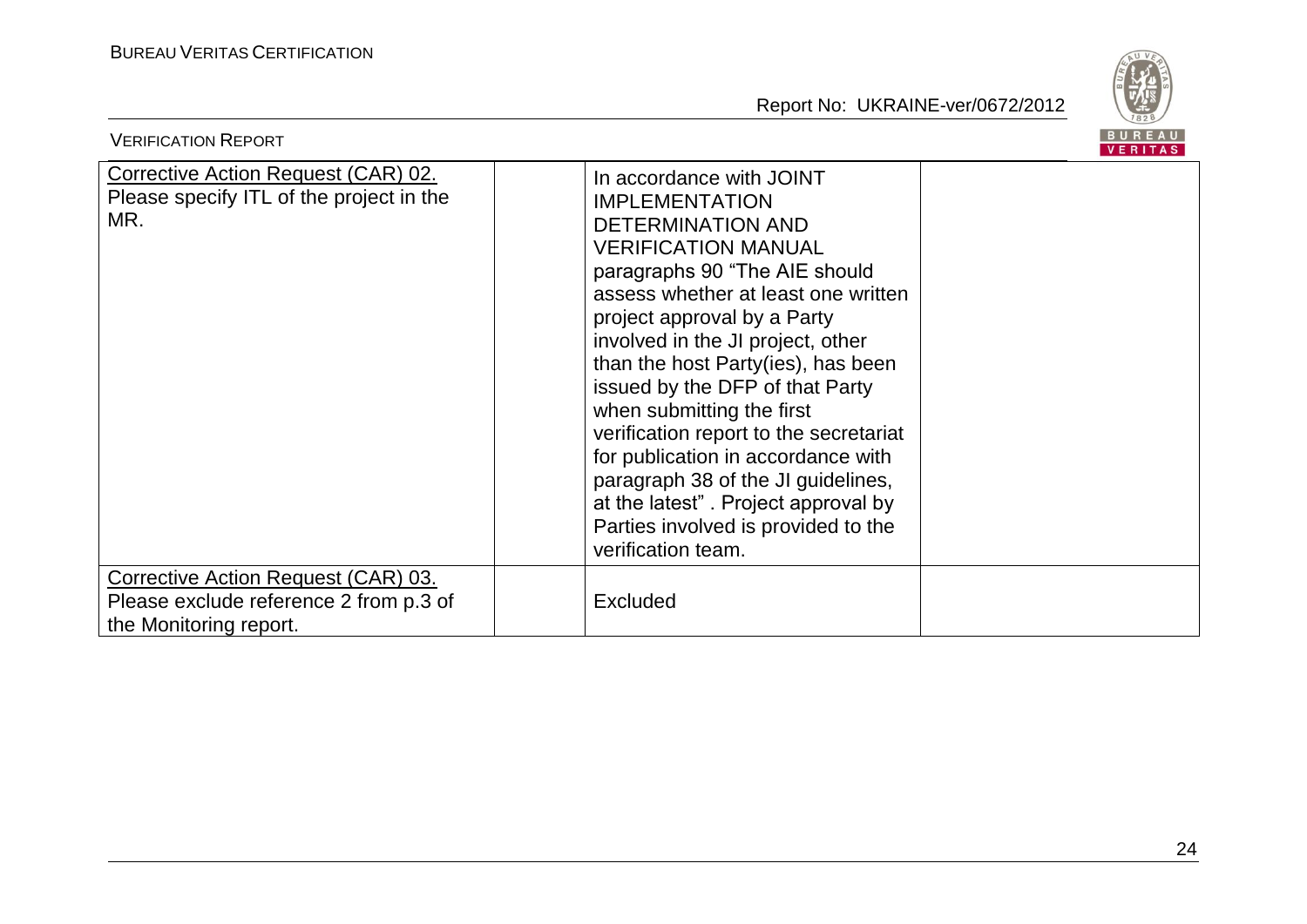

| <b>VERIFICATION REPORT</b>                                                                                                                               |                                                                                                                                                                                                                                                                                                                  | BUREAU<br>VERITAS |
|----------------------------------------------------------------------------------------------------------------------------------------------------------|------------------------------------------------------------------------------------------------------------------------------------------------------------------------------------------------------------------------------------------------------------------------------------------------------------------|-------------------|
| Corrective Action Request (CAR) 04.<br>Reference 6 does not contain the referred<br>value 0.85. Please correct or clarify how<br>the value was achieved. | Reference is corrected. The<br>referred value 0.85 kg/m3 is taken<br>as an average between two<br>suggested types of diesel: summer<br>and winter<br>http://elarum.ru/info/standards/gost<br>- 305-82/table 2 from GOST 305-<br>82 Diesel Fuel. Specifications.<br>Values are converted from kg/m3<br>into kg/l. |                   |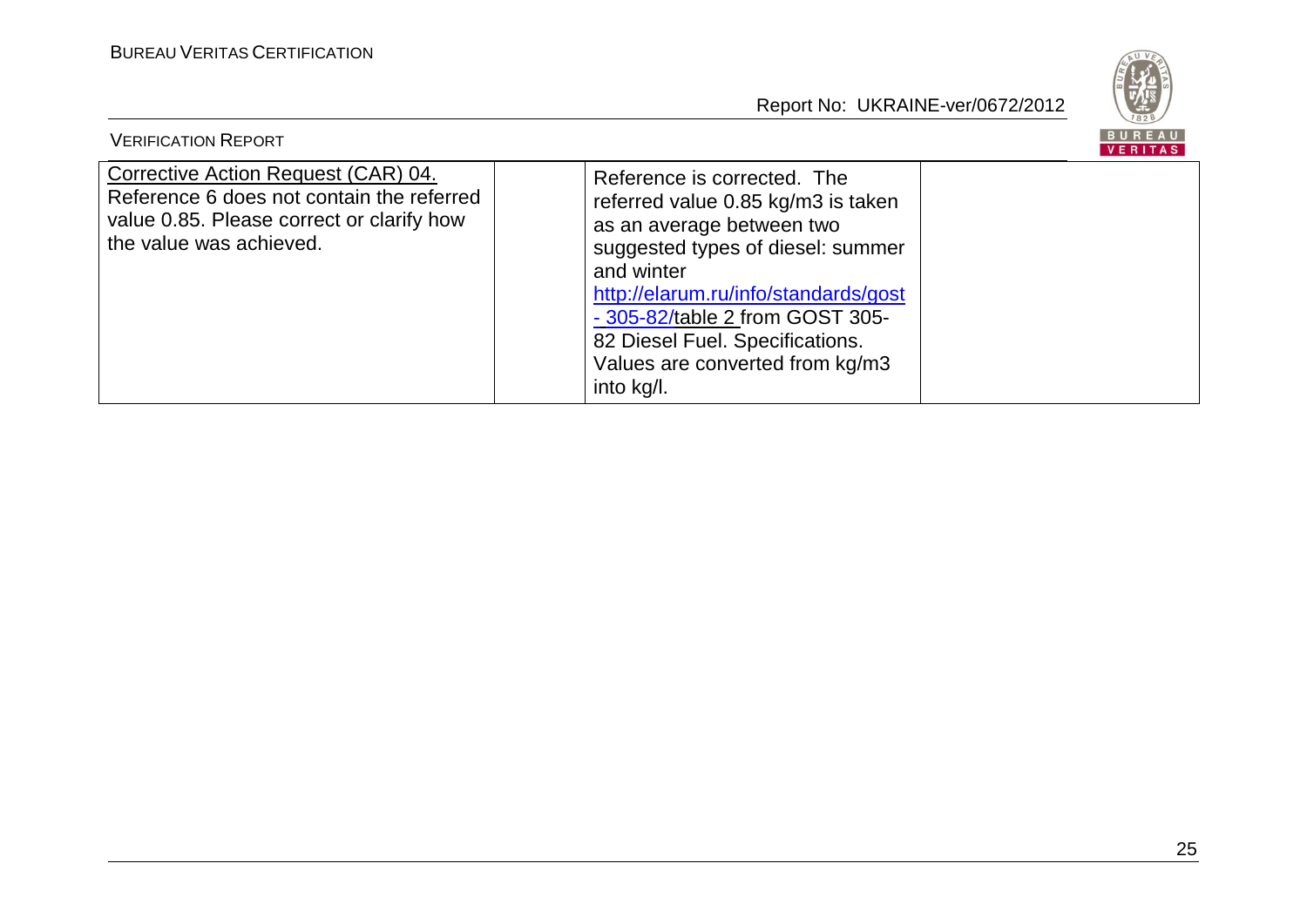

| <b>BUREAU</b><br><b>VERIFICATION REPORT</b><br>VERITAS                                                                                                                  |                                                                                                                                                                                                                                                                                                                                                                                                                                                                                                                                                                                                                                                                                                                                                                                                                  |  |  |
|-------------------------------------------------------------------------------------------------------------------------------------------------------------------------|------------------------------------------------------------------------------------------------------------------------------------------------------------------------------------------------------------------------------------------------------------------------------------------------------------------------------------------------------------------------------------------------------------------------------------------------------------------------------------------------------------------------------------------------------------------------------------------------------------------------------------------------------------------------------------------------------------------------------------------------------------------------------------------------------------------|--|--|
| Corrective Action Request (CAR) 05.<br>For the parameter $EF_{CH4, \text{CM}}$ please use<br>the latest version of NIR for 1990-2010.<br>Please check the reference 11. | In latest NIR of Ukraine 1990-2010<br>asserts that there is coefficient of<br>methane emission for coal that is<br>already mined 2,4 m3/t (p.122). 2,4<br>$m3/t$ (p.122) is a coefficient of<br>emissions of methane in the post-<br>coal mining whereas in our<br>calculations we use another<br>coefficient such as average rate for<br>fugitive methane emissions from<br>coal mining. The principal<br>difference between these two<br>factors is one takes into account<br>the emissions of methane during<br>the mining, while another - post<br>production. The period after the<br>coal is not considered in the<br>project. That is why we use<br>average rate for fugitive methane<br>emissions from coal mining from<br>latest NIR where the coefficient is<br>presented. Reference 11 is<br>checked. |  |  |
| Corrective Action Request (CAR) 06.<br>Please check and correct the reference<br>11.                                                                                    | See answer to CAR 05.                                                                                                                                                                                                                                                                                                                                                                                                                                                                                                                                                                                                                                                                                                                                                                                            |  |  |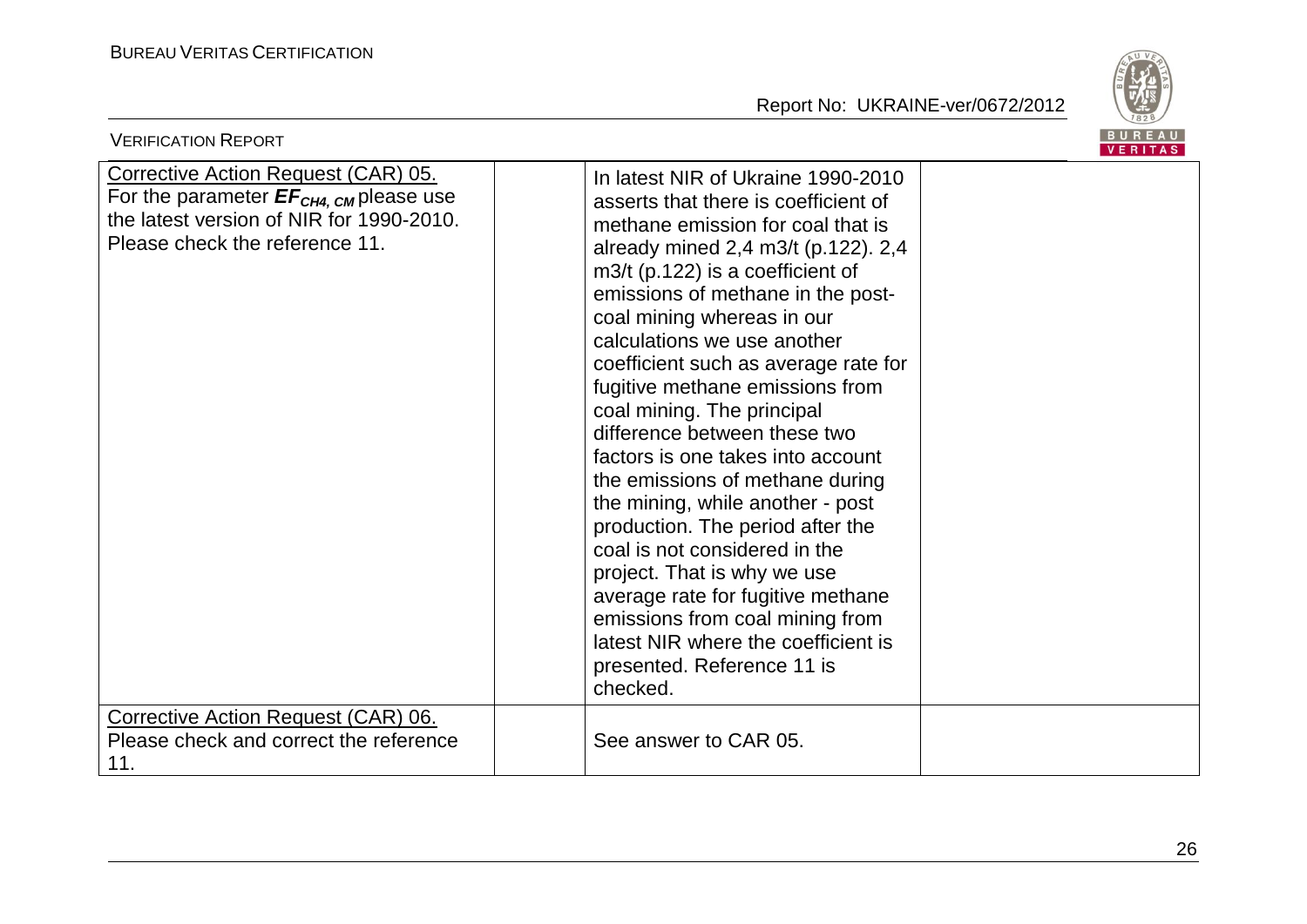

| <b>VERIFICATION REPORT</b>                                                                                                                                                                  |                                                                                                                                                                                                                                         | <b>BUREAU</b><br>VERITAS |
|---------------------------------------------------------------------------------------------------------------------------------------------------------------------------------------------|-----------------------------------------------------------------------------------------------------------------------------------------------------------------------------------------------------------------------------------------|--------------------------|
| Corrective Action Request (CAR) 07.<br>Please provide passport and calibration<br>certificates that ensure accuracy of<br>measuring in the monitoring period for<br>scales reg.#3713.       | Passport and calibration<br>certificates that ensure accuracy of<br>measuring in the monitoring period<br>for scales reg.#3713 is provided. In<br>MR v1 was made a mistake in the<br>dates of calibration. The mistake is<br>corrected. |                          |
| Corrective Action Request (CAR) 08.<br>Please provide passport and calibration<br>certificate for electric power meter<br>reg.#446002.                                                      | Passport and calibration certificate<br>for electric power meter<br>reg.#446002 is provided.                                                                                                                                            |                          |
| Corrective Action Request (CAR) 09.<br>Please provide the documental evidences<br>that training of personnel was conducted<br>in each year of the monitoring period.                        | The documental evidences that<br>training of personnel was<br>conducted according to schedule<br>are provided.                                                                                                                          |                          |
| Corrective Action Request (CAR) 10.<br>Please provide the numbers for all the<br>tables in the MR (see table on p.4 of the<br>MR).                                                          | The numbers for all the tables in<br>the MR is provided.                                                                                                                                                                                |                          |
| <b>Clarification Request (CL) 01.</b><br>Please clarify whether dismantling facility<br>was operational for the whole monitoring<br>period or were there any stoppages in its<br>operation? | Scheduled downtimes for repairs<br>and due to the severe frosts is<br>presented in sheet "data" of excel<br>file and in section B.1 of MR.                                                                                              |                          |